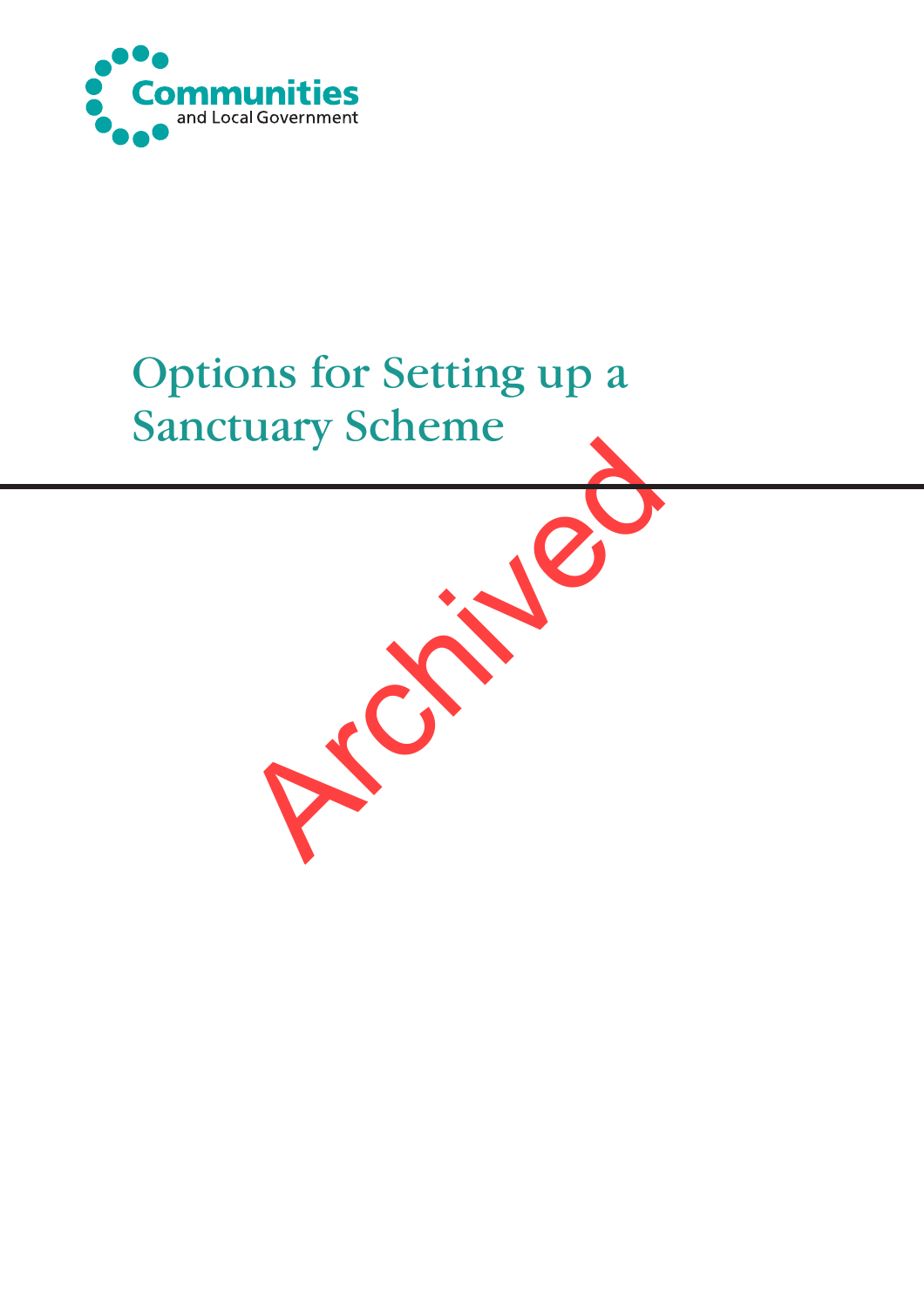

# Options for Setting up a Sanctuary Scheme





December 2006 Department for Communities and Local Government: London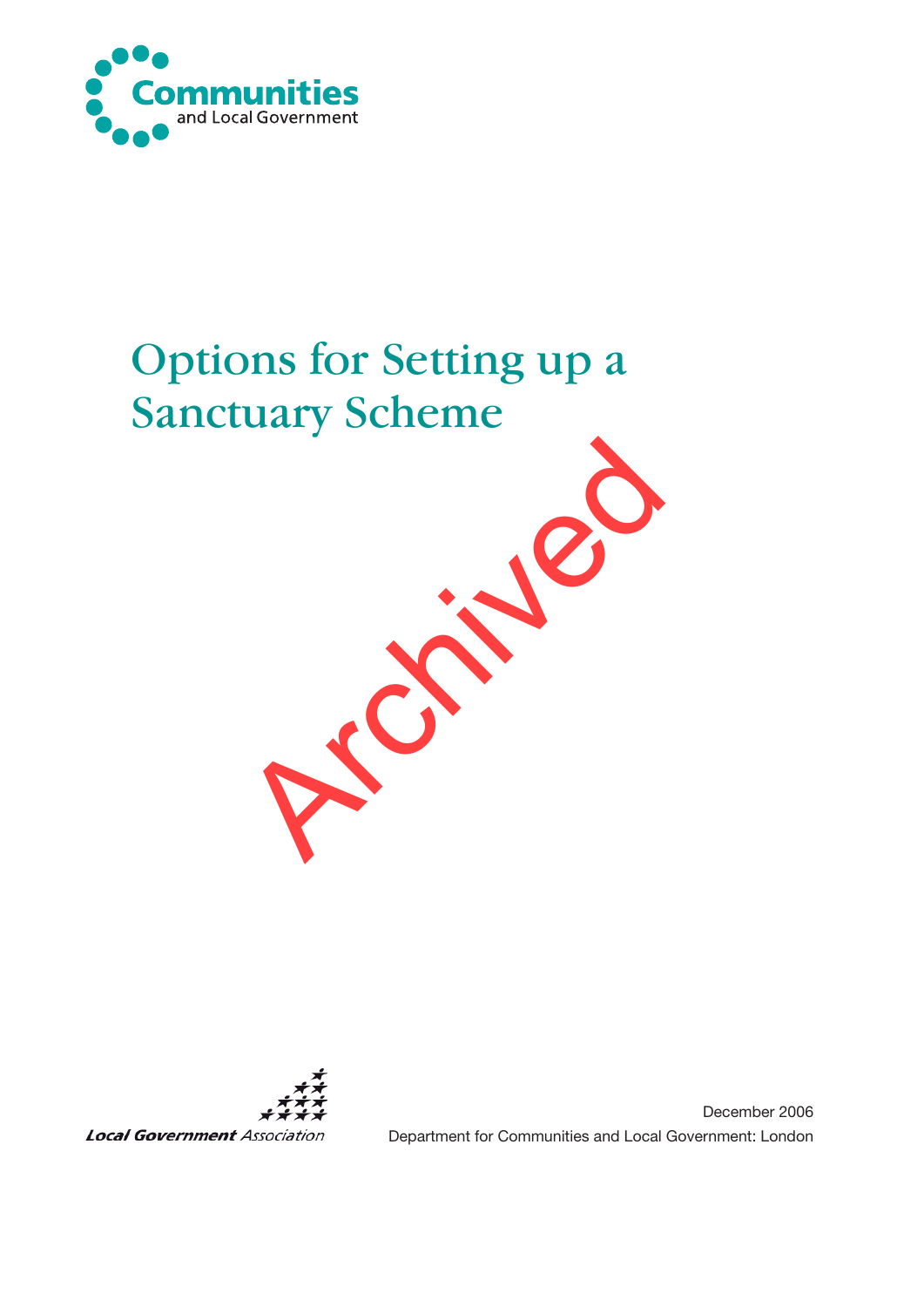On 5th May 2006 the responsibilities of the Office of the Deputy Prime Minister (ODPM) transferred to the Department for Communities and Local Government (DCLG)

Department for Communities and Local Government Eland House Bressenden Place London SW1E 5DU Telephone: 020 7944 4400 Website: www.communities.gov.uk

© *Crown Copyright 2006*

*Copyright in the typographical arrangement rests with the Crown.*

responsibilities of the Office of the Deputy Prime<br>
munities and Local Government<br>
munities and Local Government<br>
4400<br>
Archived a dividend and responding the Crown.<br>
Experience of charge in any format or medity<br>
or for in *This publication, excluding logos, may be reproduced free of charge in any format or medium for research, private study or for internal circulation within an organisation. This is subject to it being reproduced accurately and not used in a misleading context. The material must be acknowledged as Crown copyright and the title of the publication specified.* 

Any other use of the contents of this publication would require a copyright licence. Please apply for a Click-Use Licence for core material at www.opsi.gov.uk/click-use/system/online/pLogin.asp or by writing to the Office of Public Sector Information, Information Policy Team, St Clements House, 2-16 Colegate, Norwich NR3 1BQ. Fax: 01603 723000 or email: HMSOlicensing@cabinet-office.x.gsi.gov.uk.

If you require this publication in an alternative format please email alternativeformats@communities.gsi.gov.uk

Department for Communities and Local Government Publications PO Box 236 Wetherby West Yorkshire LS23 7NB Tel: 0870 1226 236 Fax: 0870 1226 237 Textphone: 0870 1207 405 Email: communities@twoten.com or online via the DCLG website: www.communities.gov.uk

December 2006

Product Code: 06 HHS 04087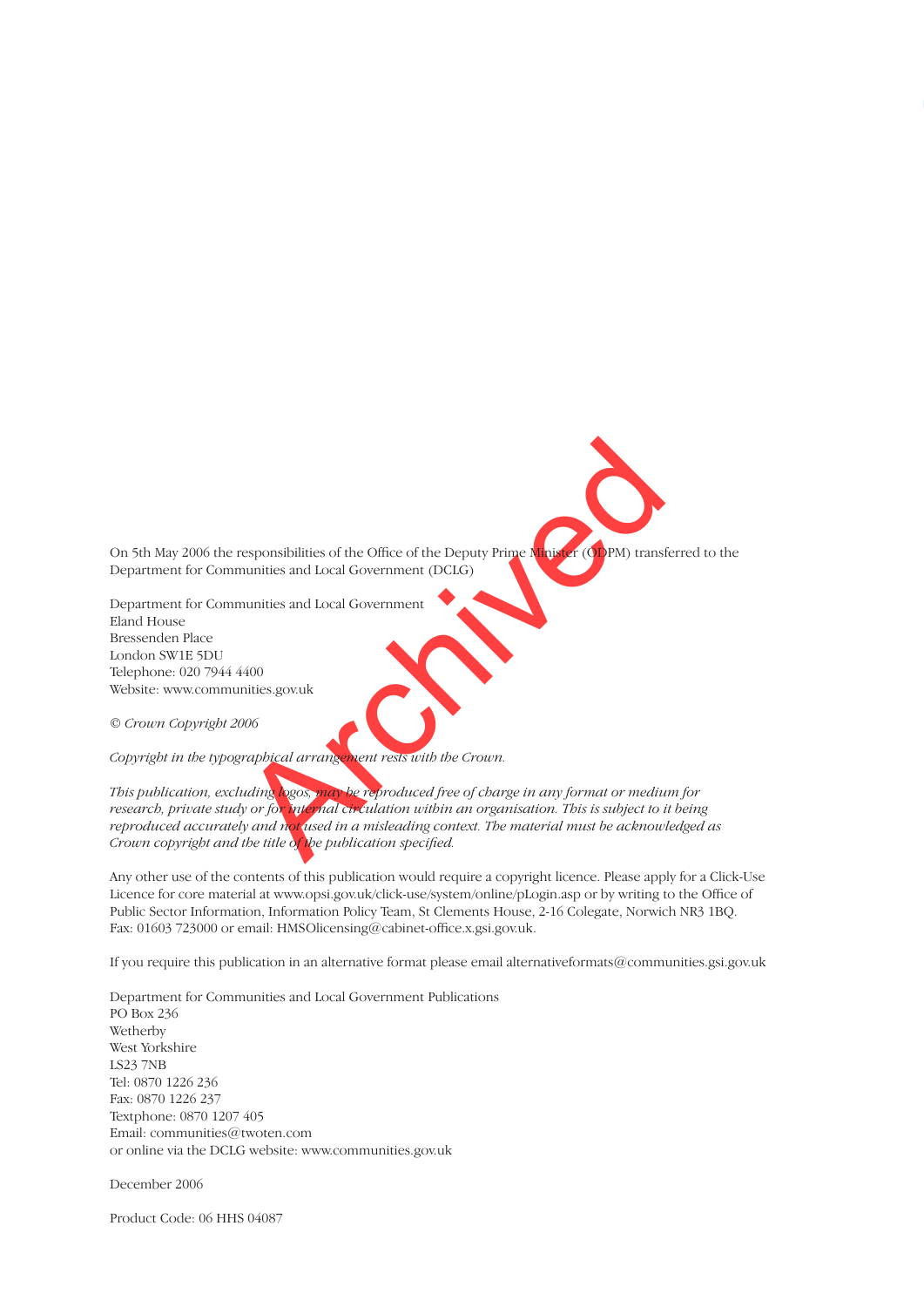## **Contents**

| <b>Introduction</b>                                                                                                             | 5  |
|---------------------------------------------------------------------------------------------------------------------------------|----|
| Background                                                                                                                      | 5  |
| Domestic Violence and Homelessness                                                                                              | 5  |
| What is the Sanctuary Scheme?                                                                                                   | 6  |
| Risk assessment                                                                                                                 | 7  |
| The link between Sanctuary Schemes and Multi-Agency Risk Assessment Conferences                                                 | 8  |
| Who is eligible for a Sanctuary?                                                                                                | 10 |
| Would you provide a Sanctuary for victims of domestic violence victims where<br>the perpetrator lives within the accommodation? | 11 |
| What is the role of the civil court where the victim and perpetrator live within the same<br>accommodation?                     | 11 |
| How can a joint tenancy of a rented social housing property be brought to an end in<br>cases of domestic violence?              | 12 |
| Tenancy agreements                                                                                                              | 13 |
| Private landlords                                                                                                               | 14 |
| What is the typical tenure for those referred?                                                                                  | 14 |
| Potential benefits of a Sanctuary Scheme                                                                                        | 14 |
| Setting up a Sanctuary Scheme                                                                                                   | 17 |
| Getting started                                                                                                                 | 17 |
| Good practice guide to the referral process                                                                                     | 17 |
| Suggested specification for Sanctuary Scheme security adaptations                                                               | 18 |
| Fire safety                                                                                                                     | 20 |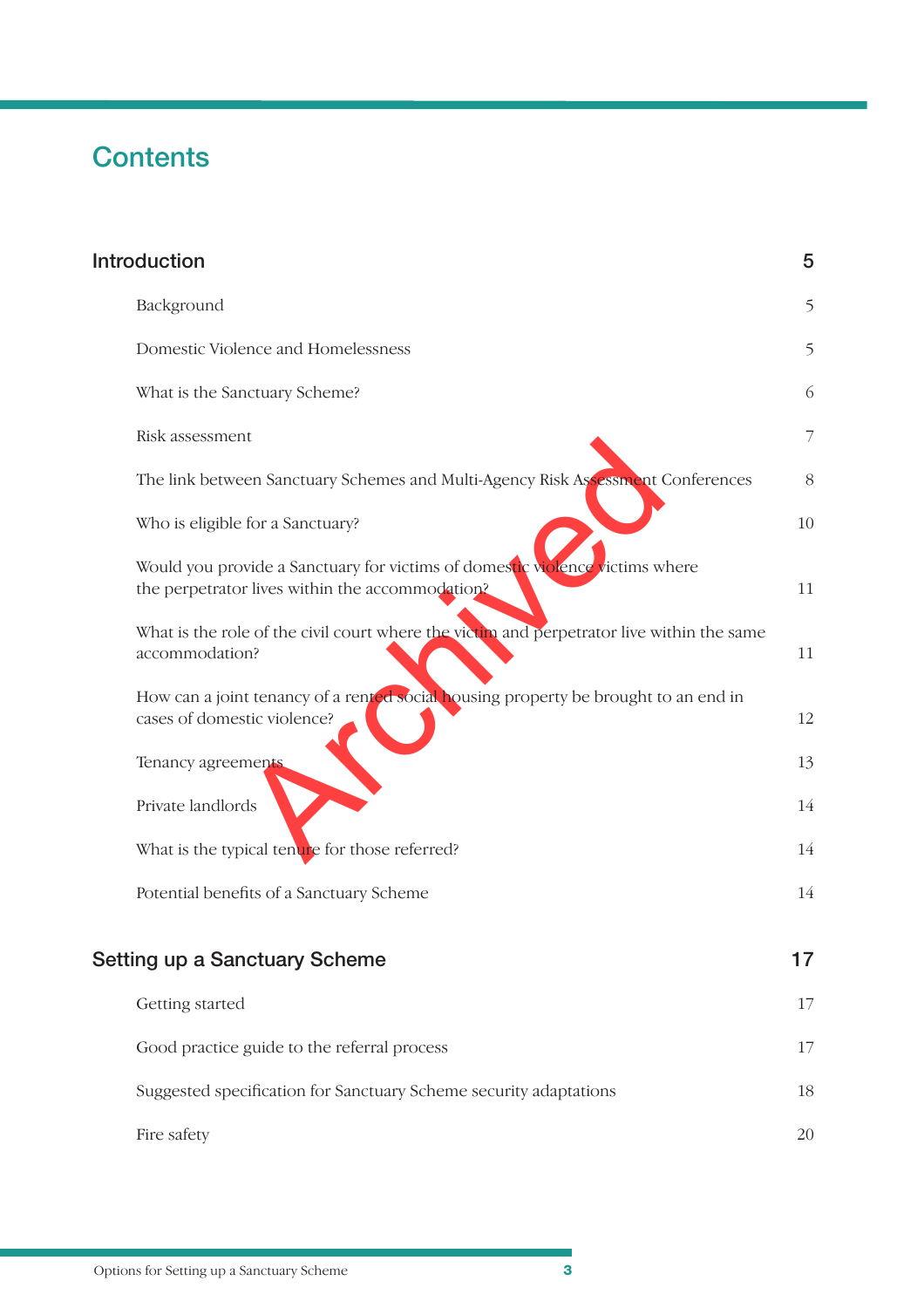| Security products                                                                    | 21 |
|--------------------------------------------------------------------------------------|----|
| How can support be provided to victims throughout the process?                       | 22 |
| Partnership working                                                                  | 22 |
| Is there a danger of some victims feeling compelled to accept a Sanctuary?           | 23 |
| Confidentiality                                                                      | 23 |
| Should the scheme be a 24 hour, seven day a week response?                           | 23 |
| <b>Costs and funding</b>                                                             | 24 |
| Funding options                                                                      | 24 |
| Local Area Agreements                                                                | 25 |
| Costs                                                                                | 25 |
| <b>Outcomes</b>                                                                      | 27 |
| How successful have Sanctuary Schemes been?                                          | 27 |
| Do people feel safer with a Sanctuary?                                               | 27 |
| Recording outcomes, monitoring and feedback                                          | 28 |
| Best Value Performance Indicator 225                                                 | 30 |
| Who can be contacted for further information on how to develop a Sanctuary Scheme?   | 31 |
| Appendix A: Extracts from a Sanctuary Scheme tendering specification                 | 32 |
| Appendix B: Examples of forms used by Hart Sanctuary Scheme<br><b>Steering Group</b> | 35 |
| Glossary                                                                             | 38 |
|                                                                                      |    |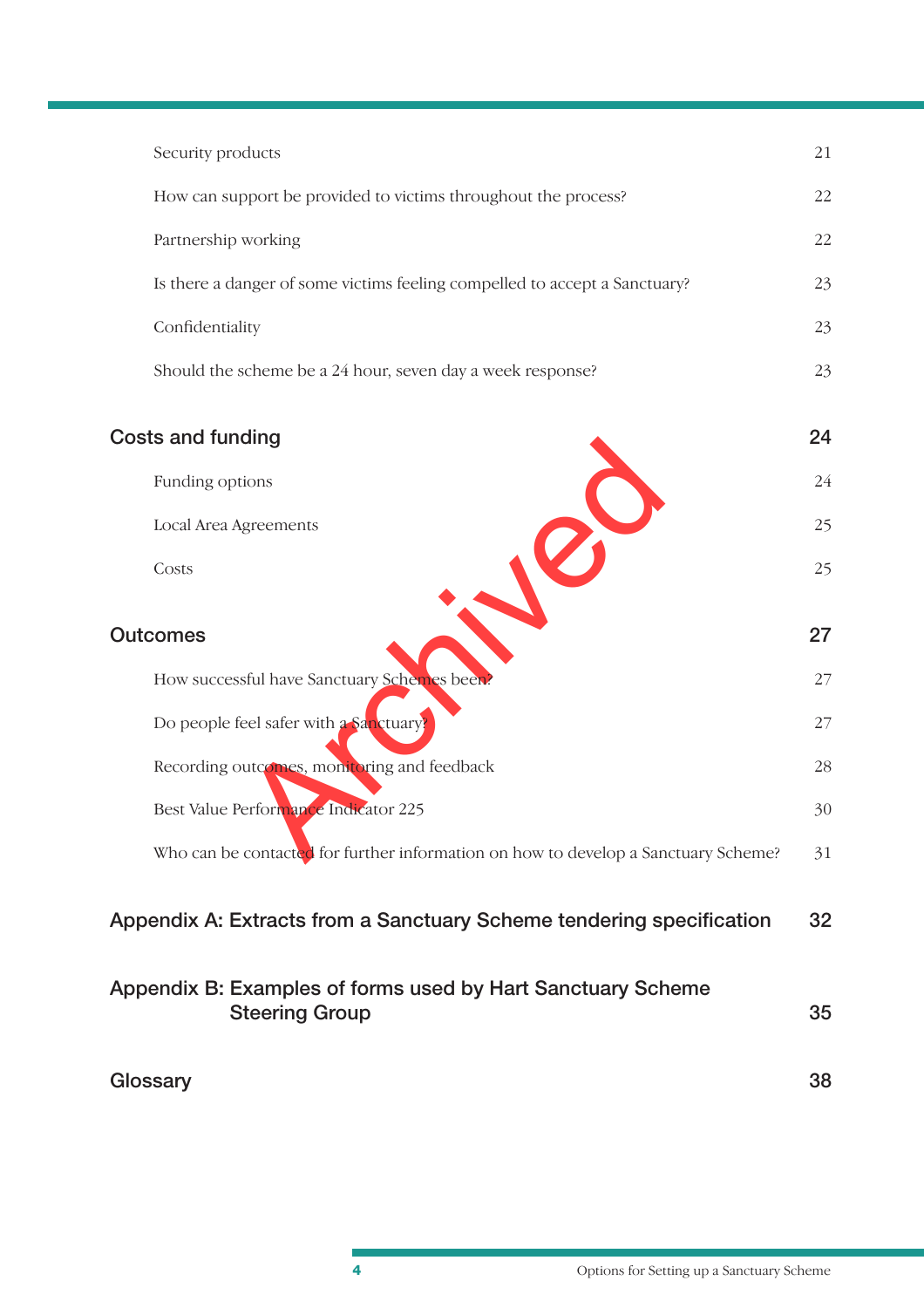## **Introduction**

## **Background**

Partners working in the field have known for a long time that despite all of the good work being done, many victims of domestic violence felt isolated and often gripped by the fear of repeat incidents. This resulted in them having to move home on numerous occasions, and potentially becoming homeless and/or being removed from friends and family, support networks, schools and GPs.

Home security and personal safety advice was often given, however, there were no provisions in place for providing the victims with additional physical security measures to make the option of remaining safely in their accommodation a realistic one.

Their accommodation a realistic one.<br>
The a positive response by a local authority to prevent the domestic violence, when properly developed through a<br>
y local agencies and where it is the option the set of where  $\frac{1}{2}$ A Sanctuary Scheme can be a positive response by a local authority to prevent homelessness where someone is faced with domestic violence, **when** properly developed through a close working partnership of all key local agencies **and** where it is the option **chosen** by the victim. It should also be noted that, aside from the obvious safety aspects and social benefits associated with allowing a victim to stay in their own home, the cost of installing a sanctuary is likely to be **considerably less** than placing a victim and any children in temporary accommodation.

This short guidance note aims to help local authorities set up effective Sanctuary Schemes and to promote and share good practice. This guidance relates to Sanctuary Schemes in the context of homelessness prevention, however, it can be used for victims of other hate crimes. The security measures described here could also be useful for victims of domestic violence who are moving on from temporary accommodation and into more settled accommodation.

## **Domestic Violence and Homelessness**

Local authorities play a vital and central role in addressing domestic violence both through their own actions and through funding and co-ordinating the actions of partners. There are many reasons why local authorities need to address domestic violence. Local government has statutory responsibilities to work in partnership with other agencies to reduce crime and disorder. With domestic violence making up  $17-25\%$  (and more in high crime areas) of all recorded violent crime<sup>1</sup>, the impact is obvious.

What is less well documented is the impact that domestic violence has on local authority services such as housing, homelessness and social services. In 2005, more than 12,000 households were accepted by local housing authorities in England as being owed a main homelessness duty where the reason for homelessness was fleeing domestic violence. This represents 13% of the total number of homeless acceptances in England 2005.2

<sup>&</sup>lt;sup>1</sup> Nicholas S, Povey D, Walker A and Kershaw C (2005) Crime in England and Wales 2004/5. Home Office Statistical Bulletin No 11/05. London: Home Office.

<sup>&</sup>lt;sup>2</sup>Summary information collected through the quarterly P1E returns on local housing authorities' activities under homelessness legislation. Published by DCLG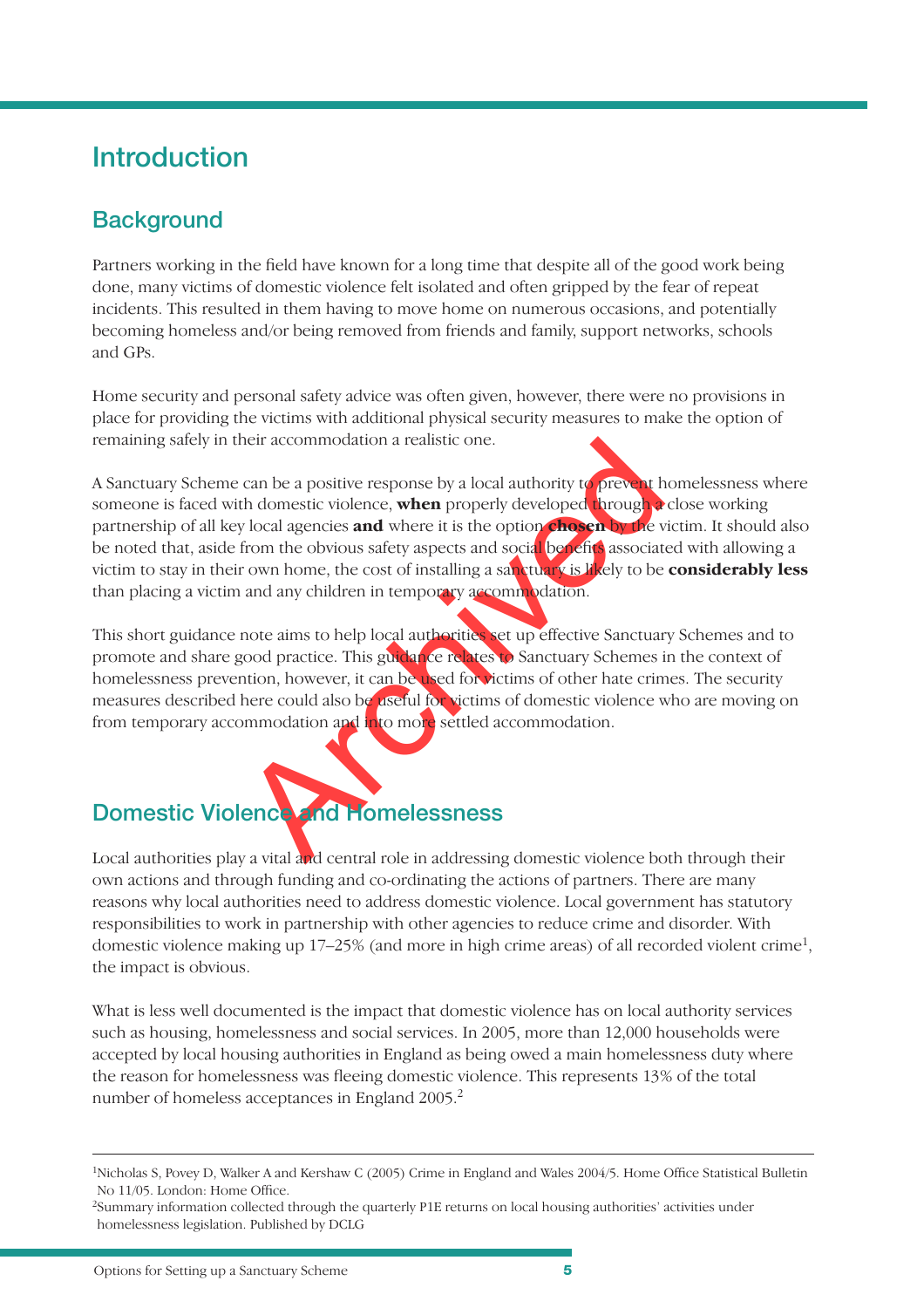Homelessness can be caused by a wide range of factors. Some relate to the broader state of the economy and the housing market, others are personal to the individual or family, or reflect social and demographic change.

Under the homelessness legislation (Part 7 of the Housing Act 1996), local housing authorities must secure suitable accommodation for applicants who are eligible for assistance, unintentionally homeless and who fall within a priority need group. In 2002, the Government broadened the categories of applicant who have a priority need for accommodation to include people who are vulnerable<sup>3</sup> as a result of ceasing to occupy accommodation because of violence from another person, or threats of violence from another person which are likely to be carried out.

Where someone applies to a housing authority for accommodation (or assistance in obtaining accommodation) and the authority has reason to believe that they may be homeless or threatened with homelessness, the authority must make enquiries and decide whether they may be owed a duty under the homelessness legislation. And, if the authority has reason to believe that the person is homeless and has a priority need, they have an immediate duty to secure what suitable accommodation is available until they have completed their inquiries and decided whether a more substantive homelessness duty may be owed.

In the state of the state of the state of the state of the state of the state of the state of the state of the state of the state of the state of the state of the state of the state of the state of the state of the state o For many victims, escaping domestic violence will necessitate leaving their home, often as a last resort. If it is not safe for them to remain in their own home and they do not have alternative accommodation available to them, they will become homeless. Even where a victim decides to remain in their own home, perhaps in the short term, they may be statutorily homeless. For example, if they were at risk of violence and it would not be reasonable for them to continue to occupy their home. Under the homelessness legislation, it is not reasonable for a person to continue to occupy accommodation if it is probable that this will lead to domestic violence against them, or against

- (a) a person who normally resides with them as a member of their family
- (b) any person who might reasonably be expected to reside with them

For this purpose "domestic violence" in relation to a person means violence from a person with whom they are associated, or threats of violence from a person which are likely to be carried out.

### **What is the Sanctuary Scheme?**

The Sanctuary Scheme is a victim centred initiative and is an innovative approach to homelessness prevention. It is designed to enable victims of domestic violence to remain in their own accommodation, where it is safe for them to do so, where it is their choice and where the perpetrator does not live in the accommodation. If a victim feels compelled to move then the disruption to family and other support networks, education and employment can sometimes lead to homelessness.

<sup>&</sup>lt;sup>3</sup>The test for whether a person is vulnerable has been developed through case law and is stated in the Homelessness Code of guidance for Local Authorities as "whether, when homeless, the applicant would be less able to fend for him/ herself than an ordinary homeless person so that he or she would suffer injury or detriment in circumstances where a less vulnerable person would be able to cope without harmful effects."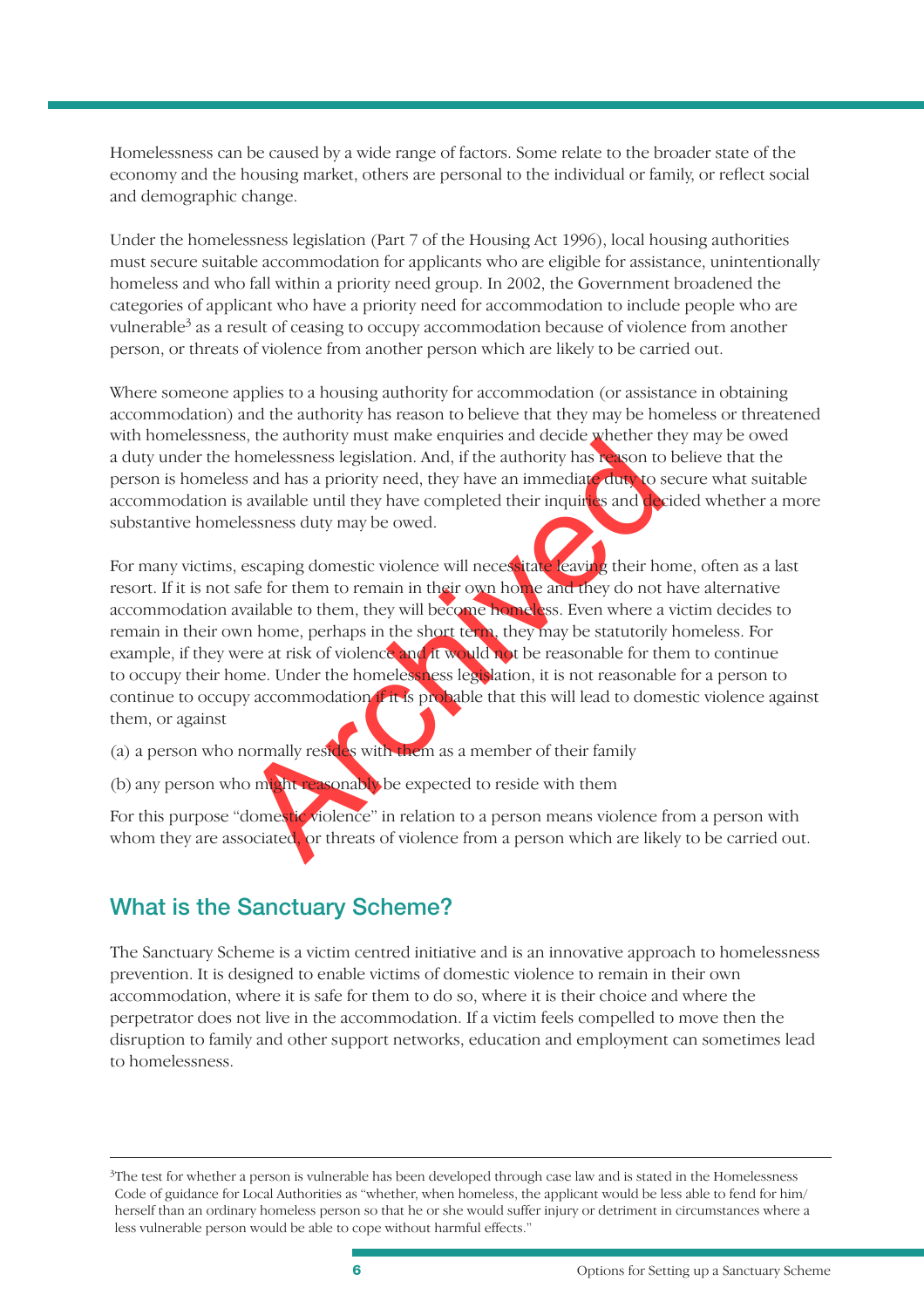The main feature of the scheme is the creation of a 'sanctuary room', providing a safe room or sanctuary from where victims can call and wait for the arrival of the police. Additional security can also be provided, i.e. locks on windows and doors, gated security to the outside of a property, fire hammers, fire blankets and emergency lighting.

Important components of the Sanctuary Scheme model include:

- The scheme is available across all tenures.
- It should only be provided where it is the clear choice of the victim and where it is safe and appropriate for them to remain in their own accommodation.
- l It should be clearly presented as only one of the range of options open to those at risk of homelessness due to domestic violence.
- $\bullet$  It should be implemented in partnership with the police, the fire service and a specialist domestic violence service, with support provided throughout the process.
- As well as installing new or extra locks and lighting, a 'secure sanctuary' is provided by creating a safe room with reinforced doors and bolts.
- Arrangements are tailored to meet the needs and circumstances of the individuals involved.
- $\bullet$  The scheme must be fully integrated with local risk assessment processes (see next section)

Every Sanctuary Scheme must be tailored to accommodate the needs and circumstances of the individuals involved. The security recommendations generally fall into two categories:

- lemented in partnership with the police, the fire service and<br>e service, with support provided throughout the process.<br>In g new or extra locks and lighting, a 'secure sand uary' is periforced doors and bolts.<br>Etailored to **Sanctuary:** this is where a door to a main room, generally the main bedroom, is replaced with a solid core door, reversed to open outwards and the frame reinforced. Two Europrofile locks are fitted to the top and bottom of the door, operated with the same key with thumb turns on the inside, three large steel hinges, hinge bolts and a memo door viewer. This provides a safe room or 'sanctuary' from where victims can call and wait for the arrival of the police. Window locks, front and back door locks and fire safety equipment are also provided.
- **Sanctuary Plus:** this would normally have all of the above elements plus additional security features, i.e. in extreme cases grilles, extra 'sanctuary' doors to the front and rear of the property, 'London' and 'Birmingham' bars, etc (please see the Glossary for an explanation of these terms). Victims are provided with fire safety equipment, which includes intumescent (expanding) fire seals rebated into the sanctuary doors, smoke detectors, break glass hammers, emergency lights and fire blankets.

### **Risk assessment**

A Sanctuary Scheme is just one of a range of options that should be presented to those experiencing domestic violence who are at risk of homelessness – they will **not** be appropriate or safe in all instances.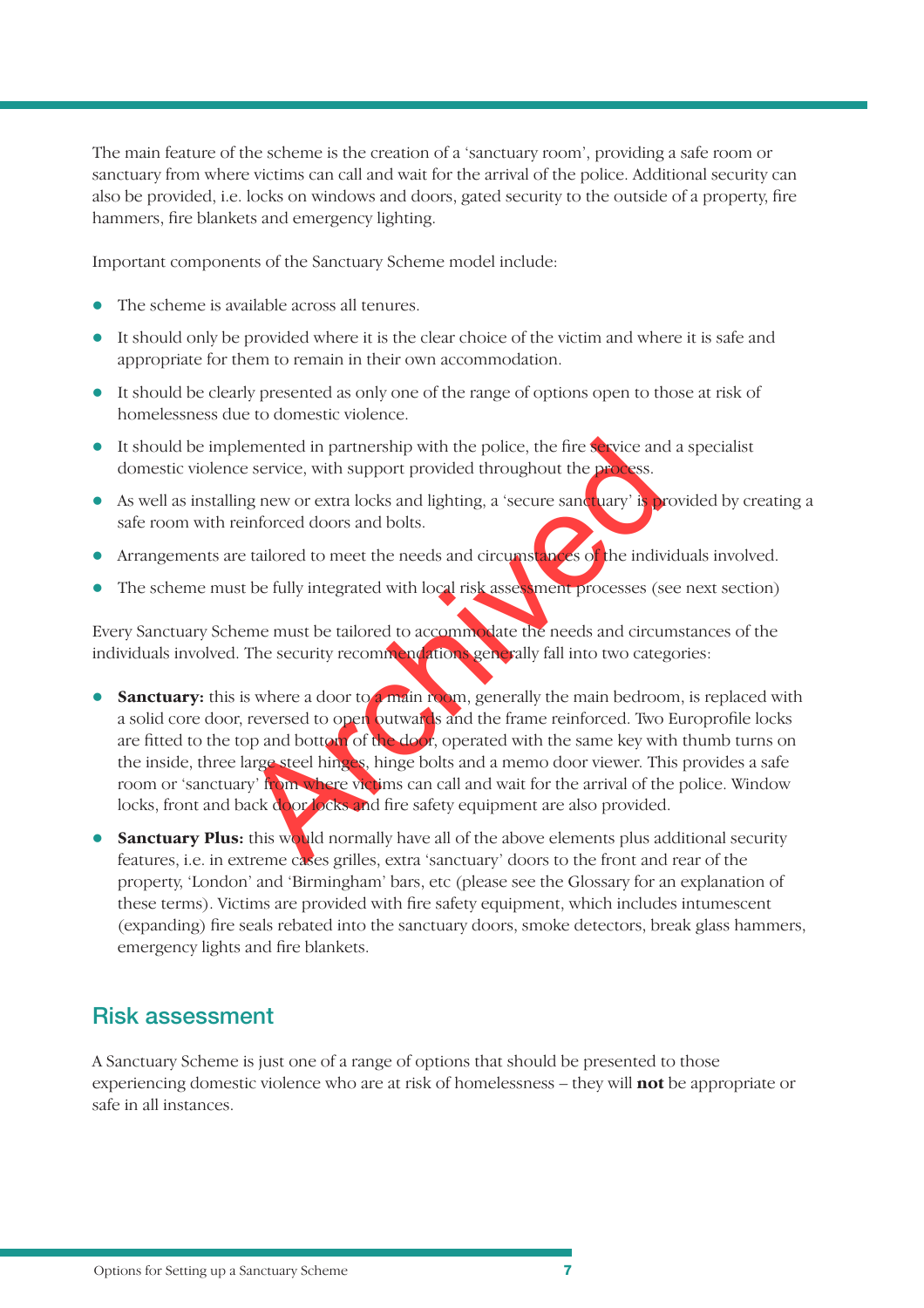All interventions with victims of domestic violence should be based on a comprehensive risk assessment and be focused on safety. Sanctuary Schemes should be fully integrated with local risk assessment processes (for victims, perpetrators and children) and information sharing arrangements.

For every referral made a full risk assessment should be carried out by the Police Crime Reduction Unit. This may involve information obtained from several partner agencies. Practical advice may also need to be given to victims regarding personal safety outside the home and additional measures may need to be put in place to manage the risk of the perpetrator.

Examples of risks which need to be assessed include:

- l Not all properties can be made safe. Reinforcing a door when a property contains stud partition walls presents considerable risks.
- Some perpetrators maybe so dangerous as to make a sanctuary inappropriate. In rural areas the response time for the service in cases of emergency will need to be considered.
- Clear advice on personal safety needs to be provided to increase the safety of victims outside their home such as when visiting family and friends, or going to work. This can be especially important with regards to children who may be playing outside the home. The advice should be provided in the form of a safety plan, reviewed at regular intervals as the level of risk can be subject to change.

Should the victim's or perpetrator's circumstances change or the victim no longer feels safe in their own home then the use of the Sanctuary Scheme in this instance should be reviewed and alternative options considered.

tonstactable risks.<br>
Archived in a same a sanctuary inappropr<br>
for the service in cases of emergency will need to be considered<br>
in personal safety needs to be provided to increase the safety<br>
change of the switch as when A sanctuary should not be seen as an immediate emergency response, but a considered solution to providing proper professional security with support. The scheme should serve as part of a victim's long term safety planning. All security options should include risk management measures beyond the physical sanctuary security measures in order to increase safety. Addresses with Sanctuary Schemes installed should be clearly flagged on the IT systems of partner agencies, so that in the event of an emergency telephone call it is clear that an immediate response may be necessary.

Victims may want to get support and legal advice to assist with making decisions about the process to enable them to assess fully the consequences of any option chosen. They should be provided with information about local contacts such as a specialist domestic violence service, Housing Aid centre, Law Centre etc.

### **The link between Sanctuary Schemes and Multi-Agency Risk Assessment Conferences**

The purpose of a Multi-Agency Risk Assessment Conference meeting is somewhat broader than that of a Sanctuary Scheme and is only appropriate for very high risk victims where multi-agency information sharing and risk management is a proportionate response. In practice there may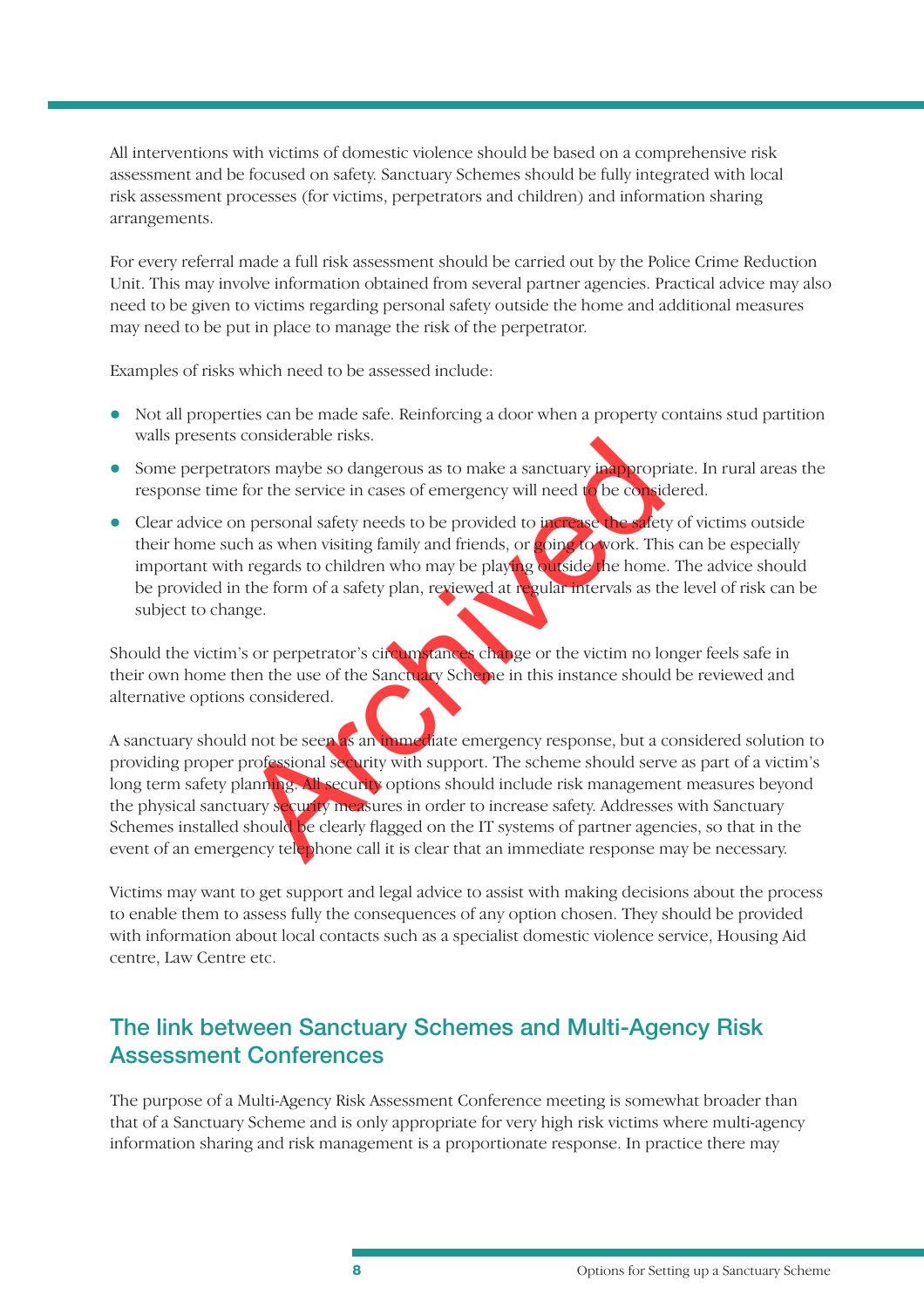be some overlap between the two schemes, and it may be that a Multi-Agency Risk Assessment Conference will recommend the implementation of a Sanctuary Scheme. Referral to a Multi-Agency Risk Assessment Conference is based on constant criteria relating to the overall risk profile of the victim. Clearly, a common understanding of risk between as many agencies as possible will have great practical advantages so that referrals between them can work as smoothly as possible.

### **Case study**

Sally is 36 years old and lives with her 12-month-old child in a two-bedroom ground floor flat owned by the Housing Association.

Police were called to her home by a neighbour stating that her ex-partner, Steve, was trying to gain entry to the flat. When police arrived, he had gone.

Sally explained that Steve had been sending her text messages and telephone calls threatening to kill her and the baby.

Steve is a crack addict and is very violent.

Sally was very concerned for her and her baby's safety, as her ex had assaulted her on previous occasions and she believed that he was capable of carrying out the threats.

Sally was visibly terrified and stated that she didn't want to move to another property as she was settled at this address. However, she had no option.

The Crime Prevention Officer carried out a survey at the flat and recommended the following security measures to be implemented, free of charge, under the Sanctuary Project:

- at. When police arrived, he had gone.<br>
Steve had been sending her text messages and telephone of<br>
Sy.<br>
Lict and is very violent.<br>
Exerced for her and her baby's safety, as her ex had assaulted<br>
believed that he was capable l Replace the front door with a solid core door. Reinforce the frame with 'London' and 'Birmingham' bars and reinforce the glass panel above the door. Fit three large steel hinges, hinge bolts, key operated door chain and 180-degree door viewer. Fit a letterbox on the wall outside.
- l Fit collapsible grilles across the bedroom window at the front of the property and collapsible grilles across the French doors at the rear.

This work was carried out and Sally now feels happy to stay at the address. She said

**"I feel 100% safer than I did before and I'm really pleased that I didn't have to move**  somewhere else. My baby and I are both settled in this flat."<sup>4</sup>

<sup>&</sup>lt;sup>4</sup> Case study supplied by Harrow Sanctuary Scheme.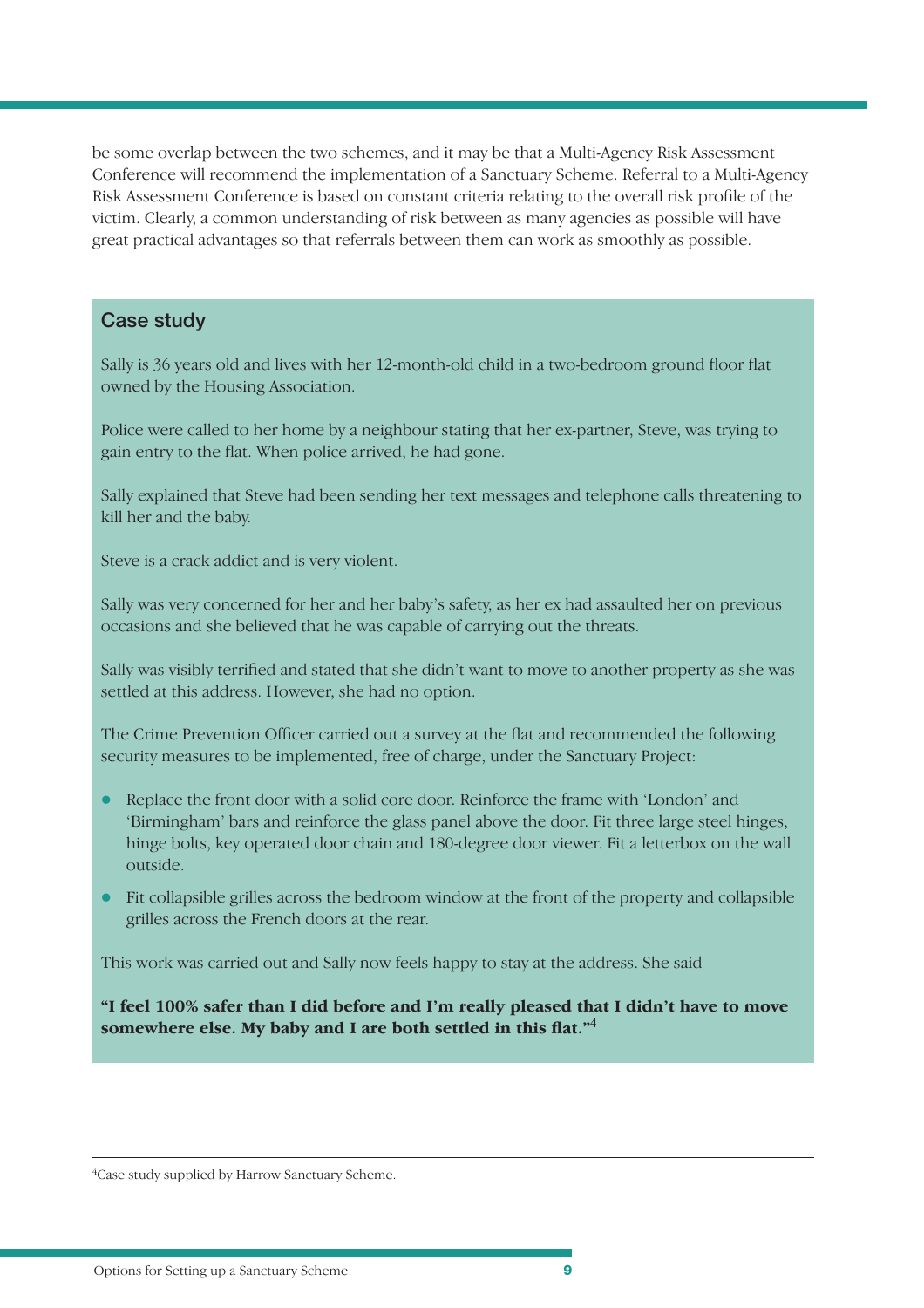### **Who is eligible for a Sanctuary?**

The criteria used should be very simple. It should be available free of charge regardless of type of tenure. It should be available, whether the victim is someone with a family or living on their own. The only test is that the referring agency must be satisfied that without the work the victim would be likely to become homeless. In short anyone who may be in danger of losing their accommodation as a result of being a victim of domestic violence or hate crime.

A sanctuary should not be limited to local authority or housing association tenants, but should also be available for those who own their home or those who live in the private rented sector.

It is not always possible to install a sanctuary in a multiple tenancy occupation due to the shared front door (see below for an example of how the Exeter Sanctuary Scheme overcame this problem). In private tenancies, the permission of the landlord will be needed before any work is undertaken. However, evidence from existing schemes shows that installing a sanctuary adds value to the property and is therefore attractive to landlords, all the more so as it is not cost effective to remove sanctuary products at the end of a tenancy.

### **Exeter Sanctuary Scheme – creating a Sanctuary in multiple tenancy occupation**

Example 12 and the land of will be needed a series and<br>the from existing schemes shows that installing a sanct vary accere<br>fore attractive to landlords, all the more so as *x* is not<br>at as at the end of a tenancy.<br>**Larry** The woman at this address is a high risk domestic violence victim. Her ex-boyfriend has broken into her property before and entered premises using the communal entrance. He had also approached her while she was taking rubbish out to the main refuse collection area. The property is a top floor flat with two communal entrances and the view from the flat is very restricted – she can not see who is coming in through the communal doors.

#### *Action taken*

**Entrances** – both communal doors have been fixed so they now shut automatically. This increases security and reduces the risk of a non-invited person entering the block. The intercom was also repaired and is now working. Closed circuit television was fitted over both doors with external lighting fitted at the rear entrance. The closed circuit television has a sensor so it only activates when there is movement below camera. The cameras also have audio pick up so conversations can be heard. These cameras are linked to a portable television which is situated in the kitchen adjacent to the intercom; this allows the occupant to talk to the person and see who they are and whether there is anyone else with them before allowing entry. When the cameras are activated by movement a high pitched noise alerts the occupant to the fact there is someone outside.

**Door to flat** – new locks were fitted comprising of a five lever mortice lock, deadlock and two bolts at the top and bottom of the door. A chain was installed as well as a door viewer. The letterbox was sealed and a new external box was fitted to an outside wall.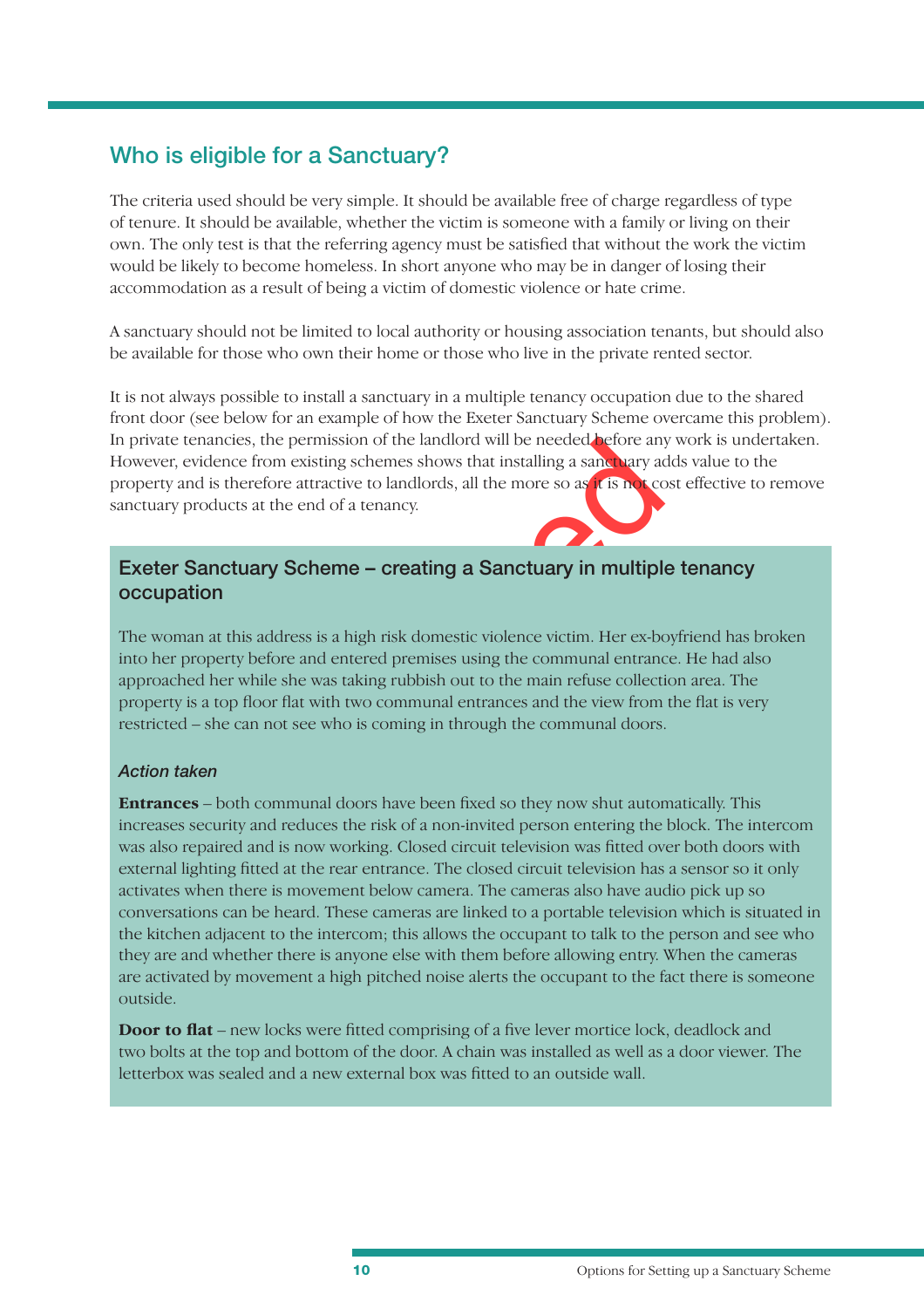**Bedroom** (safe room) – the old door was replaced with a solid core door and has a five lever mortice lock fitted and two bolts at the top and bottom. The door opens outwards to prevent the door being kicked in.

#### *General feelings from occupant*

The work was completed as soon as possible as her ex-partner's release from prison was imminent and she feared he might return to the address.

The occupant was very impressed with the work carried out. The closed circuit television is really helpful and gives her the opportunity to see and hear the people outside even at night when the system sends a high pitched audio signal warning of someone outside. Although thankfully she has not heard anything from her ex-partner she is still very pleased that the work has been done as she now feels very secure in her home.

The work conducted on the external areas of the flats (door now closes properly and external lighting fitted) also benefits other residents and makes the environment a safer one to live in.

## **Would you provide a sanctuary for victims of domestic violence where the perpetrator lives within the accommodation?**

France in her home.<br>
Ed on the external areas of the flats (door now closes proper<br>
benefits other residents and makes the environment a safe<br> **ovide a sanctuary for victims of domestic**<br> **ovide a sanctuary for victims of** Where the perpetrator still lives within the accommodation, a sanctuary is not appropriate. However, where a victim wishes to pursue legal action to remove the violent partner from the home, the availability of sanctuary security measures may help to inform a decision to seek to exclude the perpetrator.

## **What is the role of the civil court where the victim and perpetrator live within the same accommodation?**

Where the victim and the perpetrator live within the same accommodation, including owner occupiers and joint tenants, a victim may wish to use civil remedies through the Family Law Act 1996 to initially remove the perpetrator. In the case of rented properties, the victim may wish to seek to dissolve the joint tenancy thereby allowing the landlord to grant the tenancy as a sole tenancy.

Applications can be made to the County Court for injunctions under the Family Law Act 1996. Initially the applicant may wish to seek a non molestation order injunction preventing the respondent whether by him/her self, his servants or agents from assaulting, threatening, harassing or pestering the applicant.

At the same time the applicant may also seek an occupation order preventing the respondent from either returning to the property, if he/she is already away from it, or ordering him/her to leave. The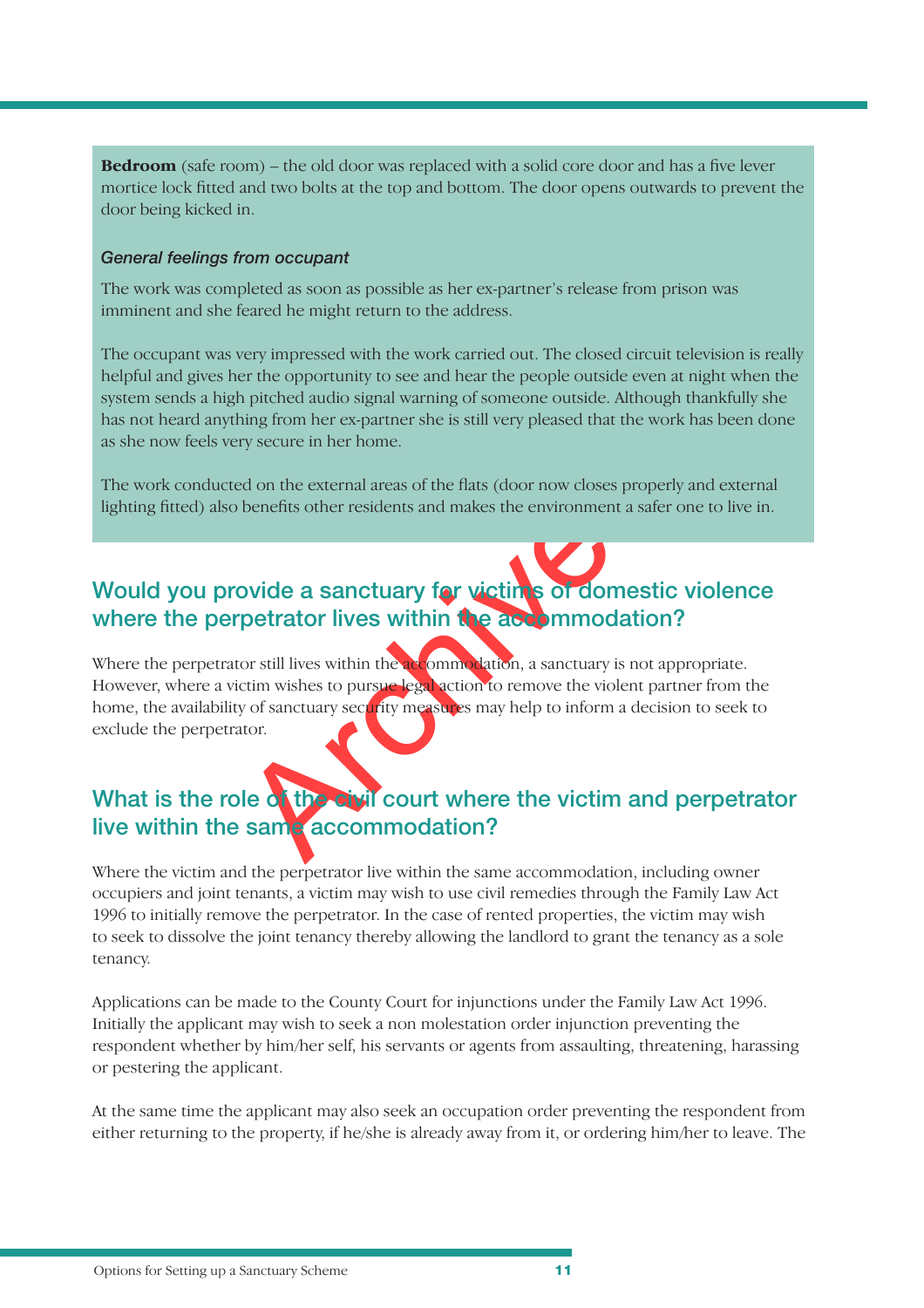court may order the respondent to vacate within 24/48 hours, or maybe longer, depending on the facts of the case. In the case of jointly owned property, it may be possible to seek a condition to be attached to an occupation order, that locks can be changed under the provision of a Sanctuary Scheme.

Under the Family Law Act 1996 an application can also be made for a transfer of the tenancy of rented property from the joint names of the parties into the sole name of the applicant.

Emergency applications can be made very shortly after an incident 'without notice' (also referred to as ex-parte) without the alleged perpetrator present. A non-molestation order and/or occupation order can be made the same day although occupation orders are made less frequently at 'without notice' hearing and if so, time is abridged for a quick return date. Both applications will require a further hearing 'on-notice' with both parties present.

the dividence a court can be asked to attach a power of that if the respondent then breaches the orders **and can**<br>the dividence of archived in the specifical density of archived and samples<br>are he/she may be sentenced to a Where there is a threat of violence a court can be asked to attach a power of arrest to any order given. This means that if the respondent then breaches the orders or any part of the orders to which the power of arrest is attached, he/she is likely to be arrested and can be brought back before the civil court where he/she may be sentenced to a term of imprisonment up to 2 years (in the county court). As soon as an occupation order is made in respect of a joint tenancy, even if action has not been commenced to transfer the tenancy to a sole tenant or remove the perpetrator in the case of freehold joint tenants, at that stage, a sanctuary can be put into a property as long as any required consents have been obtained.

For full information on legal options please refer to 'Domestic Violence a Guide to Civil Remedies and Criminal Sanctions' produced by the Department for Constitutional Affairs.<sup>5</sup>

## How can a joint tenancy of a rented social housing property be **brought to an end in cases of domestic violence?**

It is important that local authorities and housing associations as social landlords are aware of their legislative rights and responsibilities, so that they are clear regarding action they can or cannot take to assist victims of domestic violence who hold tenancies with them.

Rules that apply to all joint tenancies are applicable. A joint tenancy can be brought to an end by:

- Mutual agreement (surrender). In such a case the tenants arrange to hand in the keys and give vacant possession at a time agreed with the landlord
- All joint tenants must agree to this method which may be unlikely where there is a perpetrator of domestic violence.
- l By notice to quit by one joint tenant, which brings a joint tenancy to an end.

Therefore, a joint tenancy (in the case of a social tenant this is likely to be either secure or assured tenancy) in England could be brought to an end by the victim of domestic violence giving four

<sup>5</sup> Department for Constitutional Affairs: 'Domestic Violence a Guide to Civil Remedies and Criminal Sanctions' November 2004: www.dca.gov.uk/family/dvguide04.pdf.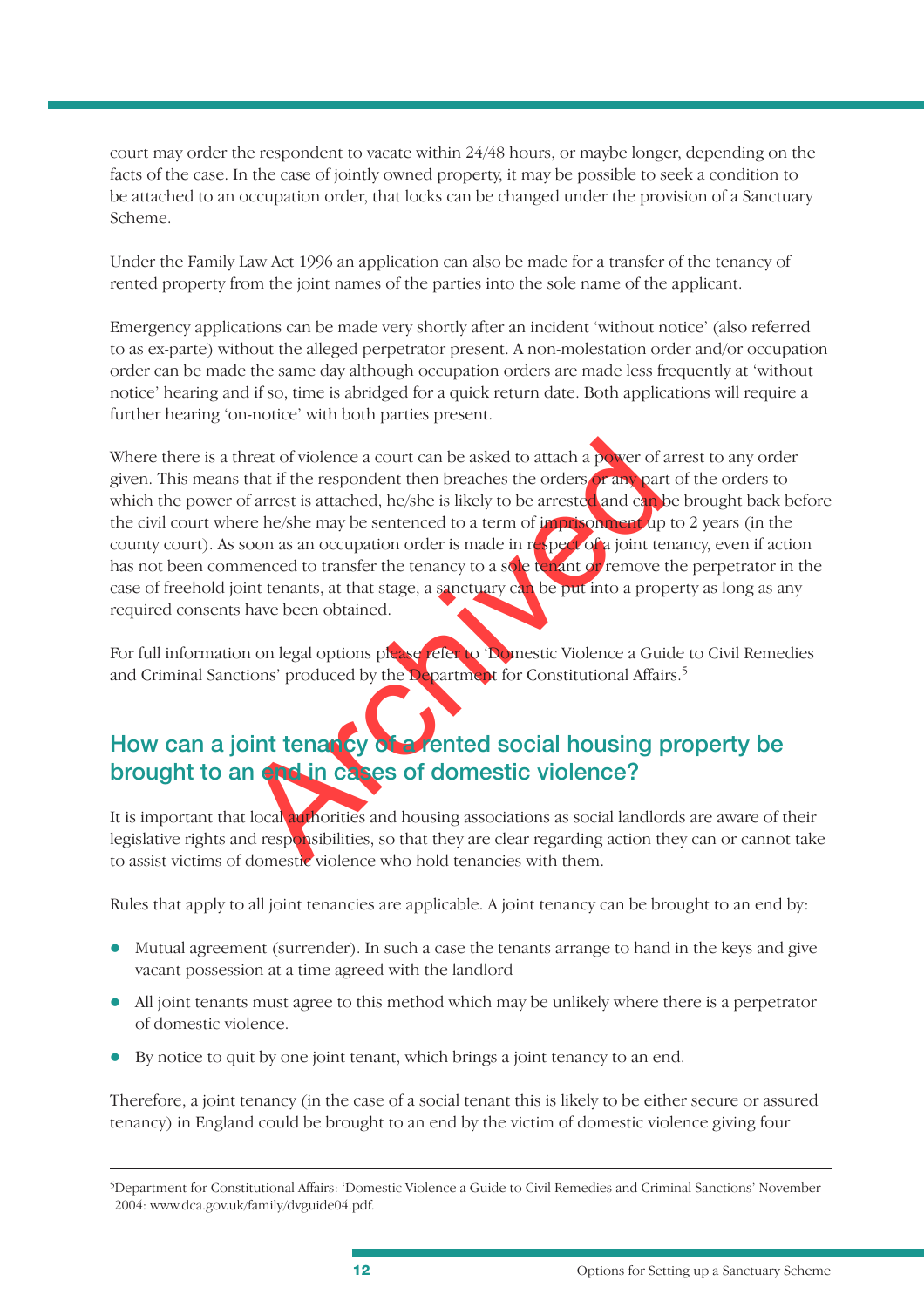weeks notice in writing and a new tenancy could then be created for that victim. However, it is important to note that a joint secure tenancy cannot be converted to a sole tenancy by one of the joint tenants executing a deed of release, surrender, transfer or assignment unless this is to comply with a court order made in family proceedings. The only way for a joint secure tenancy to be converted to a single tenancy is for a joint tenancy to be terminated and a new tenancy created in a sole name.

Local authorities and housing associations are encouraged to take a sympathetic view of rent arrears or other tenancy breaches in cases of domestic violence to ensure that a new tenancy can be provided following the termination of a joint tenancy by a victim of domestic violence. Likewise, local authorities and housing associations should give careful consideration to requests for joint tenancies to be ended and new sole tenancies granted where the request arises as a result of domestic violence.

### **Tenancy agreements**

It should be made clear in local authority and housing association tenancy agreements that an authority reserves the right to end a joint tenancy and grant a sole tenancy to the victim, where one joint tenant has perpetrated domestic violence against another joint tenant.

#### **Suggested wording for tenancy agreement** (Redbridge Victim Support)

Example 11 Ional authority and housing association to any agree<br>
Lear in local authority and housing association to any agree<br>
Learning for tenancy agreement (Redbridge Victim Support)<br>
nust not use threatening behaviour, *"The tenant must not use threatening behaviour, violence or abuse (psychological, physical, sexual, fi nancial or emotional) against any other person lawfully entitled to reside in the property. In the event of any domestic violence being reported to any statutory or voluntary agency, this will leave you in breach of your tenancy agreement*  and you can be evicted. It is sometimes difficult to prove domestic violence has taken *place, so the word of the victim will be taken as a legitimate source of information and taken at face value unless there is firm evidence to the contrary. Evidence of domestic violence for eviction purposes does not need to rely on a criminal charge. Evidence may be based on civil evidence."*

Under the Housing Act 1996, where a partner has been driven from the home by violence or the threat of violence, Ground 2A (secure tenants) or Ground 14A (assured tenants) can be used to bring possession proceedings against the perpetrator. This could be important where the perpetrator is a sole tenant, or where a renting joint tenant is unwilling to end the joint tenancy but has been driven from the home by the violence or threat of violence.

The above is a basic guide to civil remedies and tenancy law but is no more than that. Housing organisations should take full legal advice on all issues relating to any proposed legal action against tenants and actions to end joint tenancies.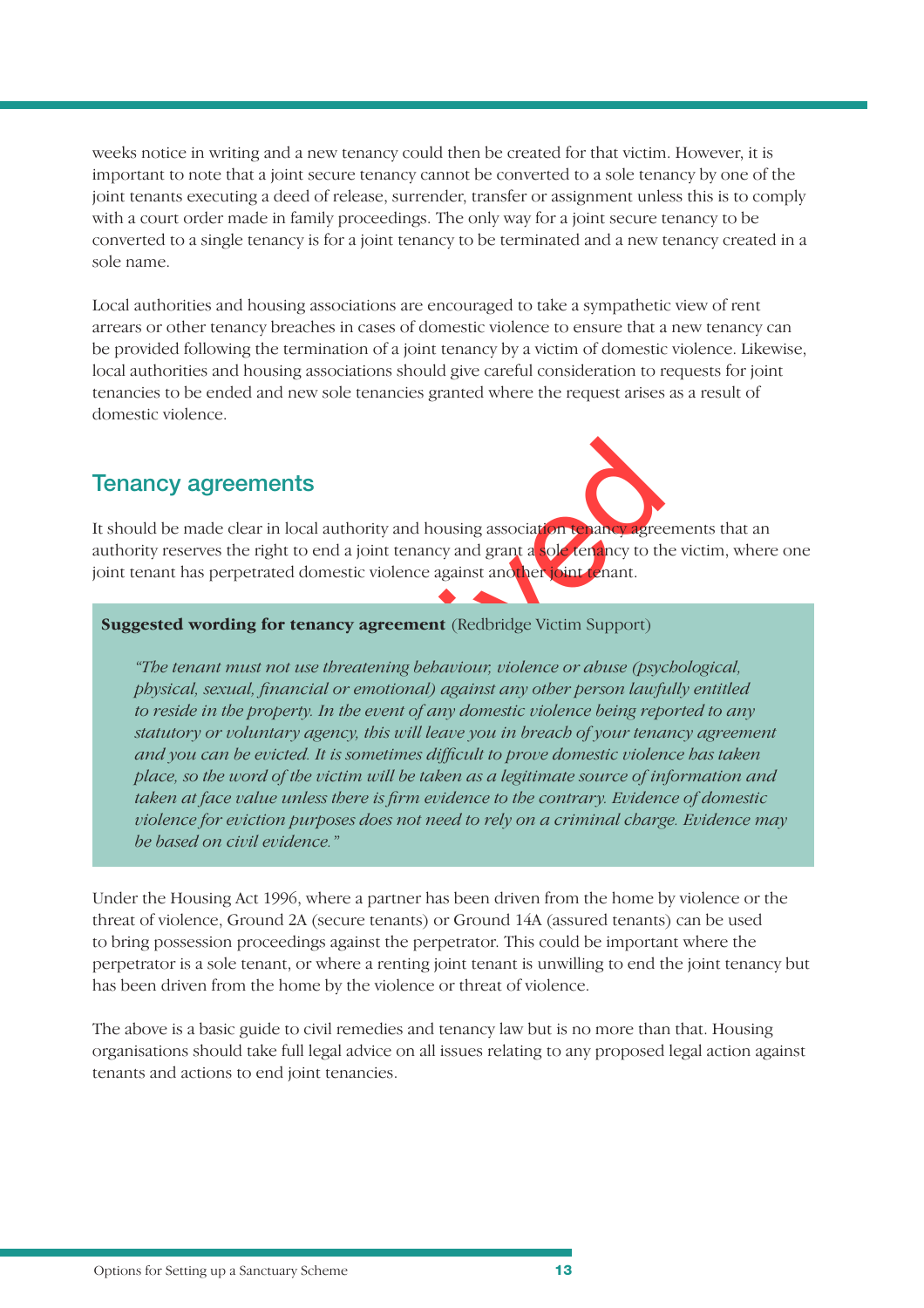### **Private landlords**

For advice and support on the removal of perpetrators from privately rented accommodation where there is a joint tenancy, private landlords can seek advice and support from the local housing authority.

## **What is the typical tenure for those referred?**

Clearly, this will depend on the typical tenure for each area, although to date the majority of those referred are occupying social housing. Below is the tenure breakdown for Harrow local authority, a breakdown that may be reflected in many other London or large city areas.

- Local authority tenants: 30%
- Housing Association tenants: 25%
- **IDED** Housing Association leased temporary accommodation properties: 15%
- Private rented or owner occupied: 30%

## **Potential benefits of a Sanctuary Scheme**

### **General**

In addition to the potential savings associated with setting up a Sanctuary Scheme (discussed elsewhere within the guidance) there are many other important social benefits that can be realised when victims are able to stay in their own accommodation.

Exercise of a Sanctuary Scheen and environment and the transition and the process of the state of a Sanctuary Scheen and Sanctuary Scheen and the process of the state of our mental scheen and environment social benefit abl Not moving can enable victims to keep in contact with many of the 'protective' factors (the more positive aspects of our lives that help take care of our mental health) which might include family support, social networks (e.g. friends, colleagues), self-esteem and environmental factors (such as housing) which may well mitigate some of the consequences of domestic violence.

Being able to stay in their own accommodation means that in addition to maintaining existing social networks they will not have to find new GPs or new schools for their children. It is likely that this can also mitigate some of the financial hardship that may occur when having to set up a new house. Research showed that the possible cost of furnishing a new home for a mother and child was £640 (not including carpet) from a second hand shop and  $$1,400$  from the cheapest local retailer.<sup>6</sup>

### **Children and Young people**

In witnessing domestic violence children are also victims. Living with domestic violence will have an adverse effect on each of the five Every Child Matters outcomes. In 90% of domestic violence

 $6$ (Speak 1995). Taken from the Women & Equality Unit's report 'The Cost of Domestic Violence' (September 2004).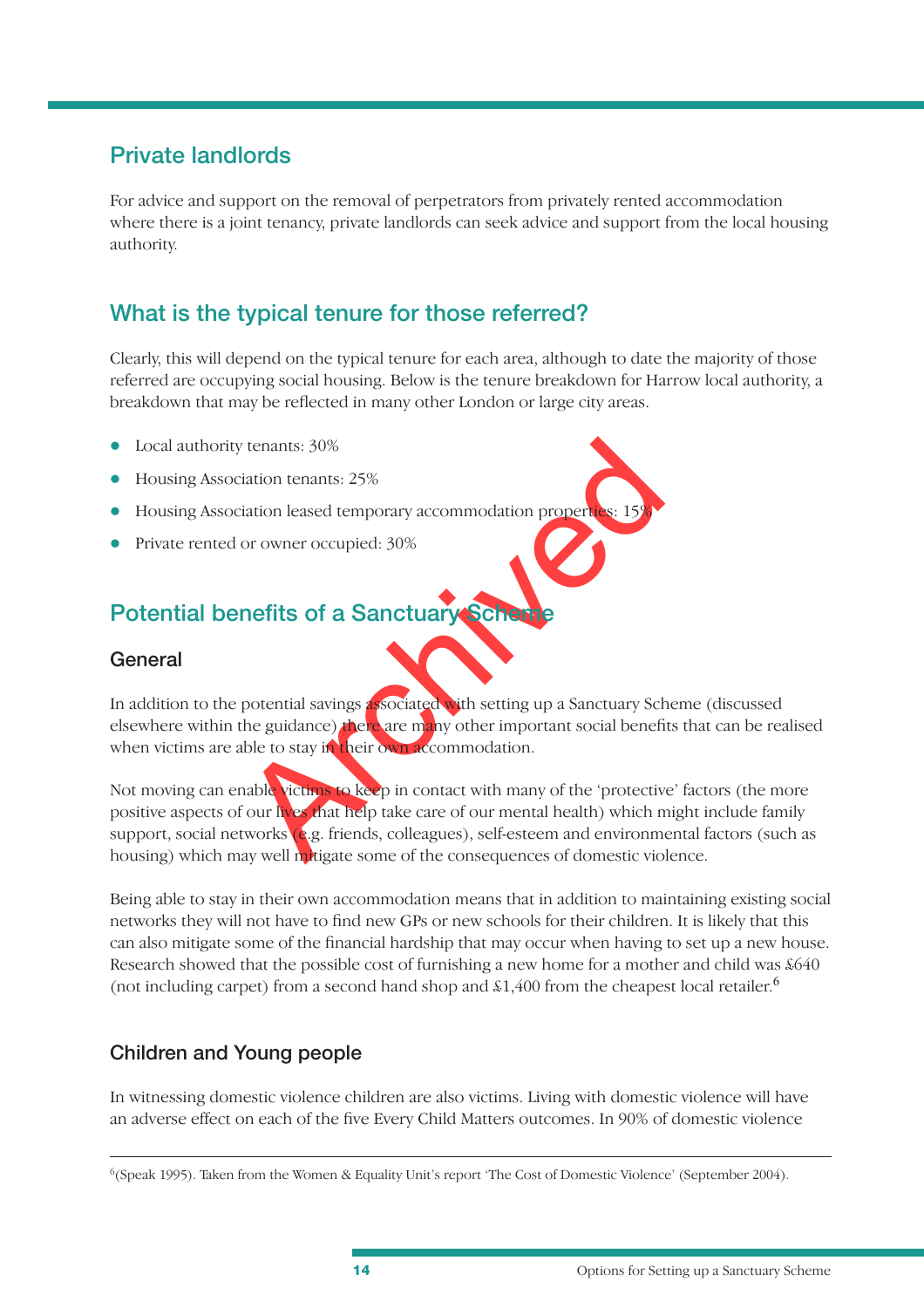incidents, children were in the same or the next room<sup>7</sup> and in general those children will have significantly more frequent emotional and behavioural problems than those in non-abusive environments.

That domestic violence can and does have a severe effect on children is beyond doubt.

A fact sheet produced by the Royal College of Psychiatrists describes some of the effects:

*Younger children may become anxious; complain of tummy-aches or start to wet their*  bed. They may find it difficult to sleep, have temper tantrums and start to behave as if *they are much younger than they are.*

*Older children react differently. Boys seem to express their distress much more outwardly. They may become aggressive and disobedient. Sometimes, they start to use violence to try and solve problems, as if they have learnt to do this from the way that adults behave in their family. Older boys may play truant and may start to use alcohol or drugs.*

*Girls are more likely to keep their distress inside. They may withdraw from other people and become anxious or depressed. They may think badly of themselves and complain of vague physical symptoms. They are more likely to have an eating disorder, or to harm themselves by taking overdoses or cutting themselves.*

*Children with these problems often do badly at school. They may also get symptoms of post-traumatic stress disorder, for example have nightmares and flashbacks, and be easily startled.*<sup>8</sup>

It should be noted, however, that this is not necessarily true for **all** boys and girls and is merely an indicator of potential behaviour as the effects can vary from child to child.

Archives the problems, as y they back each at to act they start to the their family. Older boys may play truant and may start to their family. Older boys may play truant and may start to their family. Older boys may play t As we can see the effects of domestic violence can be very severe but if we put these to one side for a moment we can also see that moving to another place can itself been shown to affect some children. Although much of the research is more relevant to frequent moving it does illustrate what effect a move can have on a child or young person. Education is one area where the impact of mobility is most keenly felt.

The evidence that mobility can have a negative effect on children's education is strong. There is a significant gap in attainment at key stage  $4$  (age 16) between mobile and non-mobile pupils.<sup>9</sup> Research shows that pupils who stay at the same school for all of their secondary education were much more likely to achieve 5 GCSE passes than those who joined later

For a family with an older male child, moving out of their accommodation and into a Refuge could prove problematic as some Refuges may not, for understandable reasons, allow him to stay. In this case a Sanctuary Scheme can help ensure a family is not further split.

These brief examples illustrate some of these problems that can be mitigated by enabling the victim to remaining safely in their accommodation and thus some of the benefits a Sanctuary Scheme can bring.

<sup>7</sup> Hughes, H. (1992) 'Impact Of Spouse Abuse On Children Of Battered Women' Violence Update.

<sup>8</sup> Mental Health and Growing Up, Third Edition Domestic violence – its effects on children. Factsheet 17, for parents and teachers Royal College of Psychiatrists 2004.

<sup>9</sup> Dobson, J. and Pooley, C. (2004) Mobility, Equality, Diversity: a study of Pupil Mobility.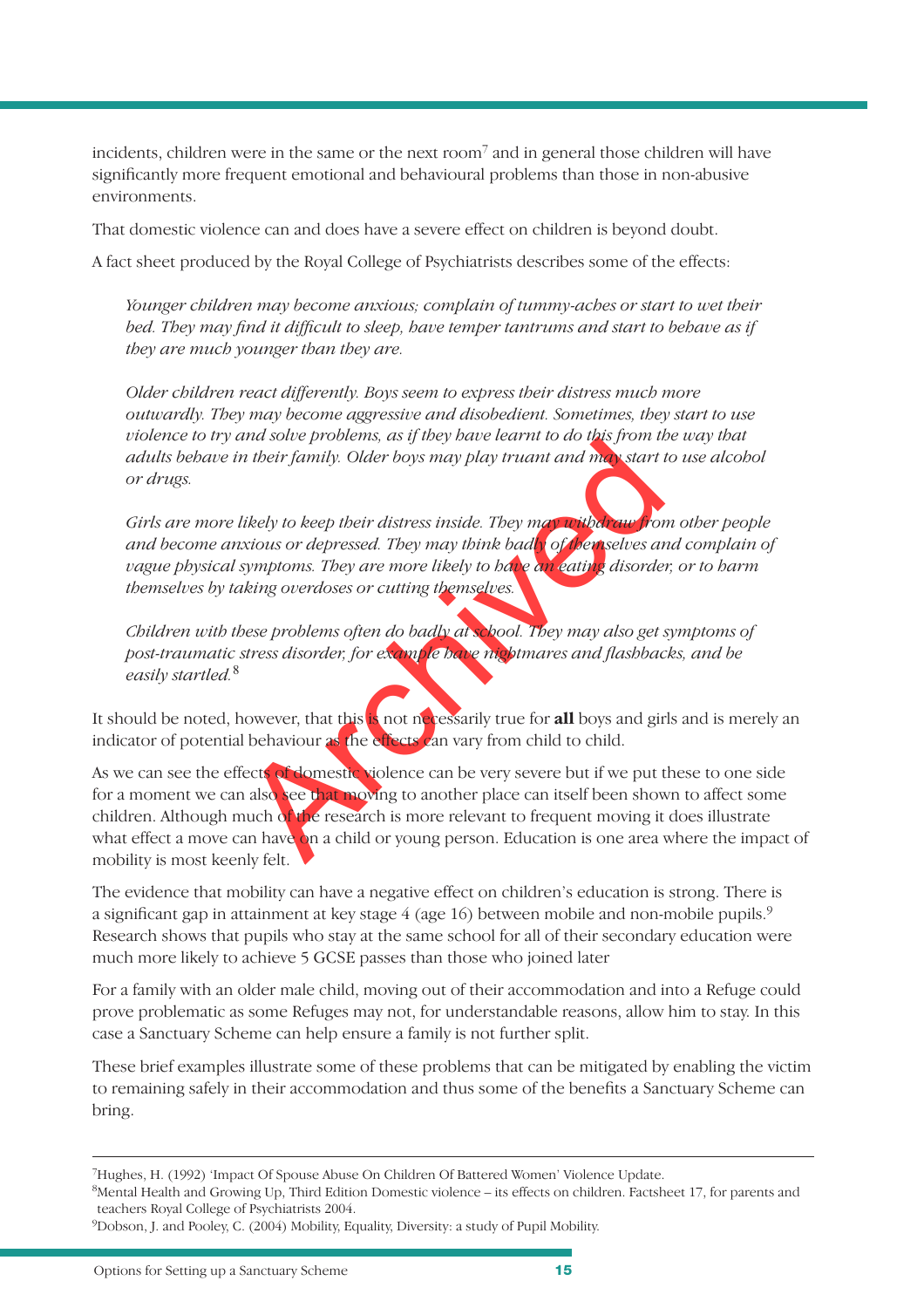### **Barnet Sanctuary Project**

The Barnet Sanctuary Project was piloted in December 2003 and officially launched in May 2004 by Barnet Council's Housing Needs and Resources Section. It is based on the Harrow model and as been developed in partnership with the ODPM (now DCLG), Metropolitan Police, Barnet Domestic Violence Support Service and the Barnet Safer Communities Partnership.

### *Facts and Figures*

Since its inception the Barnet Sanctuary Project has been very successful in offering an alternative to temporary accommodation and preventing homelessness. It has helped domestic violence survivors feel safer in their home, as well as saving large sums of expenditure on temporary accommodation.

#### During 2004/05:

- s approved, with 40 having been completed. This means 40<br>sm domestic violence and prevented from becoming homel<br>lted in a more than 40% reduction in families fleeing domes<br>nporary accommodation last year.<br>asses mentioned a l 45 sanctuaries approved, with 40 having been completed. This means 40 families have been made safe from domestic violence and prevented from becoming homeless
- $\bullet$  This has resulted in a more than 40% reduction in families fleeing domestic violence having to go into temporary accommodation last year.
- $\bullet$  Had the 40 cases mentioned above been taken into temporary accommodation and remained there for a year it would have cost £669,760 per year to house them
- $\bullet$  The total costs for the project for 2004/05 amounted to  $\text{\$68,461,}$  which means the project has saved  $$601,299$  in aborted temporary accommodation costs.

#### *Client Satisfaction Survey Results*

Following security installation, all clients are asked to complete a feedback questionnaire, allowing them to comment on various aspects of the service.

- $\bullet$  100% of clients were very satisfied or satisfied with the service provided by the Crime Prevention Officer
- 100% of clients were very satisfied or satisfied with the service provided by the Domestic Violence Support Service
- $\bullet$  85% of clients were very satisfied or satisfied with the service provided by the specialist contractor Pinner Locks
- 95% of clients were very satisfied or satisfied with the overall service provided by the Barnet Sanctuary Project
- 90% of clients were very satisfied or satisfied that they felt safer in their home following installation of the security works.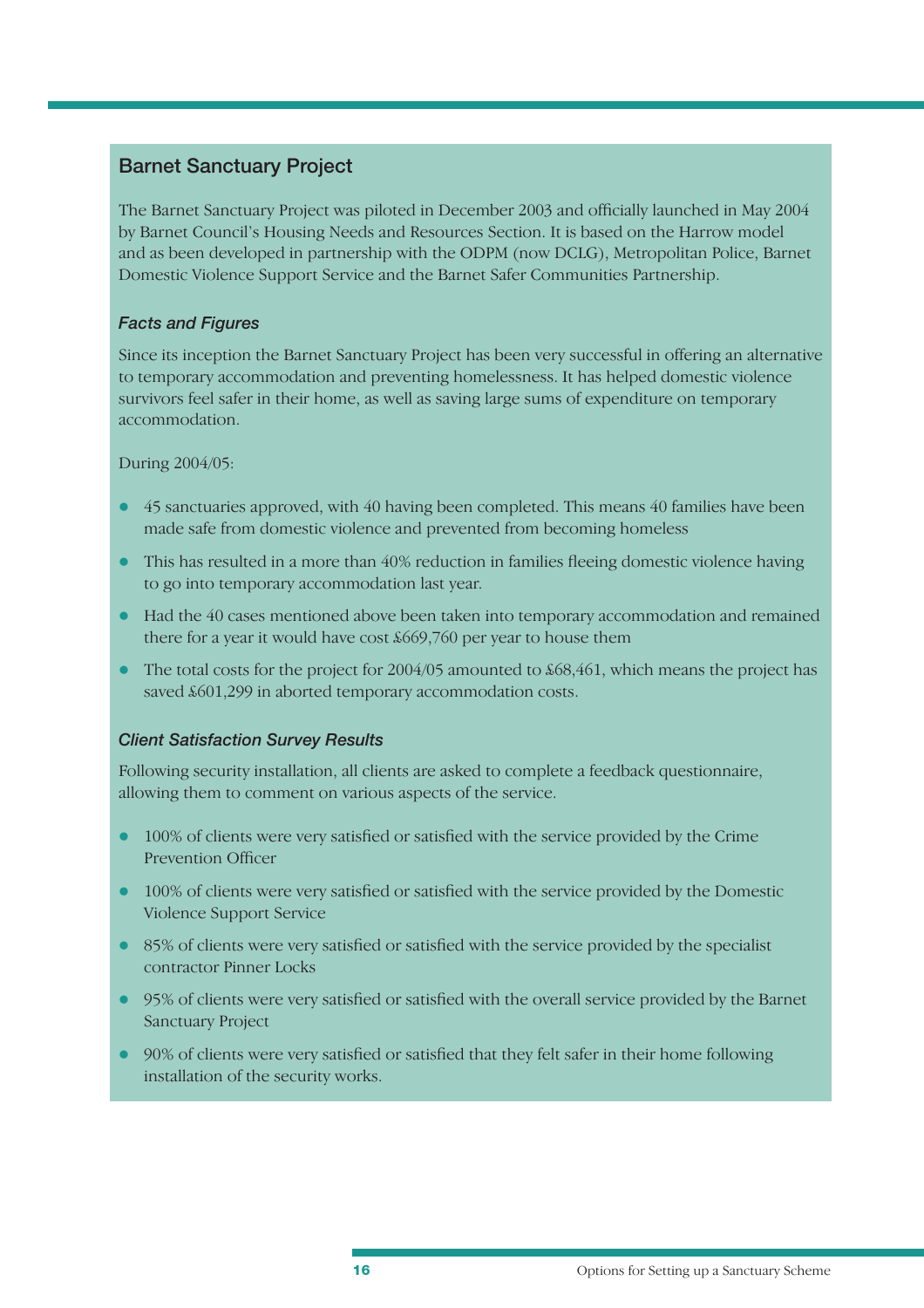## **Setting up a Sanctuary Scheme**

## **Getting started**

The first stage in setting up a scheme is to call a meeting of all relevant partners. It may take several meetings, as there are likely to be a number of issues that need to be resolved and clarified. As a basic checklist the following is suggested:

- Who will gather evidence of local need and how?
- l Agree who the key partners for the scheme are (for example, Fire Service, domestic violence voluntary sector etc).
- A presentation may be needed to all key partners to ensure that all fully understand and are committed to the scheme. A presentation from a neighbouring local authority who has implemented a Sanctuary Scheme could be of benefit.
- What processes need to be agreed including who can refer; who will lead on assessing the property; who will lead on support?
- $\bullet$  How will any local scheme be funded? Is member or senior officer consent required?
- How will a local contractor be chosen? If by tender, who will lead the tendering process?
- **.** How will the scheme be monitored regarding outcomes and success factors? How will user views be taken on board?

## **Good practice guide to the referral process**

The scheme of the step at a process is detailed below.<br>
The scheme of the scheme of the scheme of the scheme of the scheme of the scheme of the scheme of the scheme of the scheme ill lead on support?<br>
All scheme be funded? Pre-referral stage: partner agencies will need to decide who can make referrals to the Sanctuary Scheme and who will receive the referrals. They will also need to agree the referral process itself. An example of a possible referral process is detailed below.

- **Stage 1** After receiving a referral, directly from a victim or from a referral agency, the local housing authority, by way of interviewing the victim or contacting the referring agency, decide whether if a sanctuary wasn't provided the victim would be likely to become homeless.
- **Stage 2** Where installation of a sanctuary is agreed (with the landlord's permission where relevant) and is the chosen option of the victim, the local authority refer the case onto the Police Crime Reduction Unit with as much background information as possible to enable them to arrange for a technical inspection of the property to be carried out.
- **Stage 3** The Crime Reduction Unit contacts the victim to make an appointment to view the premises. The visit could be carried out jointly with the local specialist domestic violence service or the organisation appointed to provide support to the victim in making a decision on whether to opt for sanctuary security measures. If a joint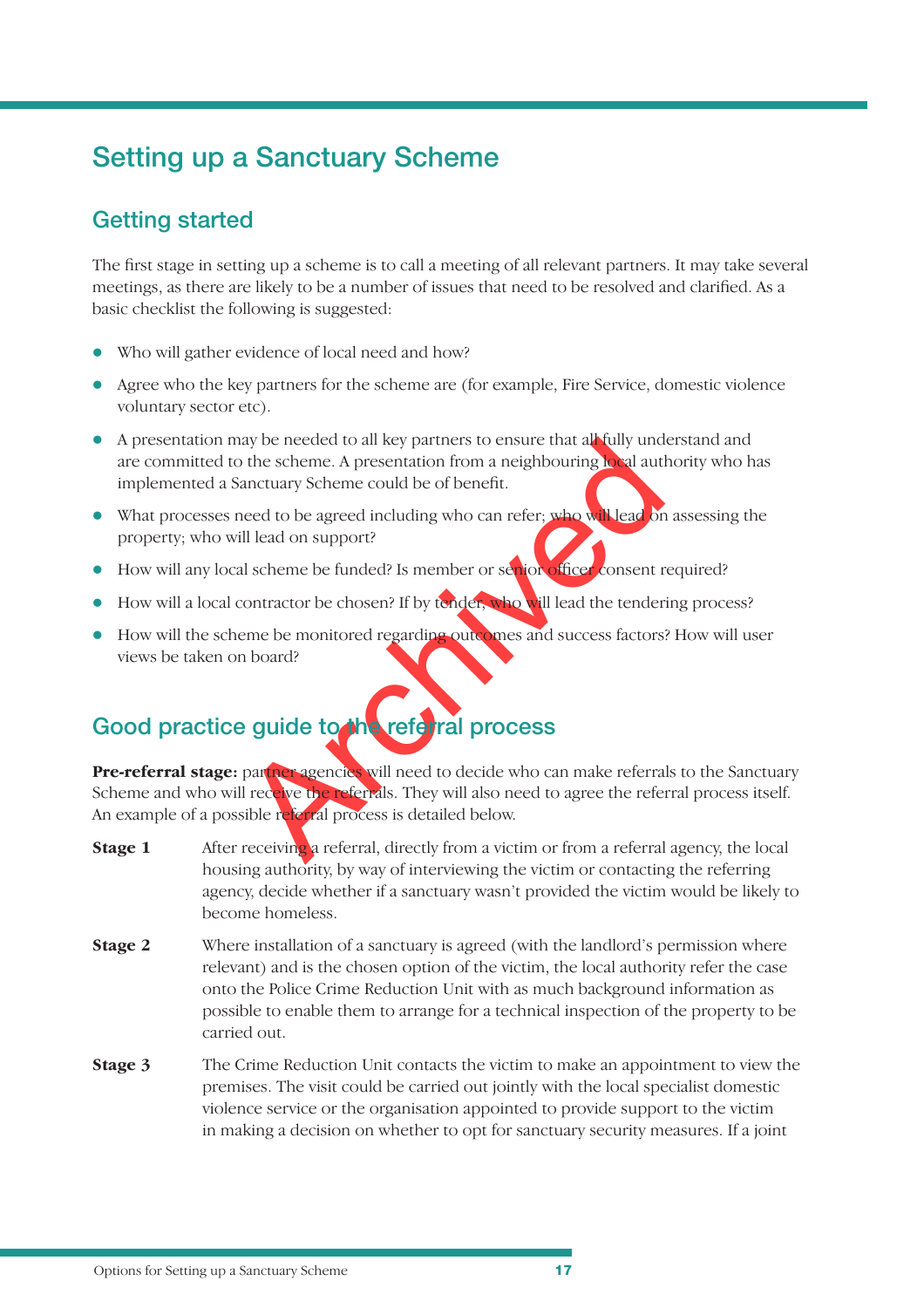visit is not possible, separate visits will suffice. This is an area where many specialist domestic violence voluntary organisations may struggle regarding any additional costs. The cost of providing support needs to be addressed in the planning of Sanctuary Schemes.

- **Stage 4** The Crime Reduction Unit attend the premises and complete a security survey and risk assessment based on any police knowledge of the perpetrator, as well as feeding into any Multi-Agency Risk Assessment Conference processes in operation. The survey should be undertaken in the presence of the victim so that all security options can be fully explained. It may also be appropriate for a member of the Fire Service to attend to carry out an assessment of any fire safety issues specific to the building.
- **Stage 5** The victim decides whether or not to opt for a sanctuary.
- **Stage 6** Once agreement has been given by the victim (and the landlord where relevant), the Crime Reduction Unit send their recommendations for work to be carried out to the local authority and the approved contractor.
- archives are agreement has been given by the victim (and the landlo<br>time Reduction Unit send their recommendations for work trad authority and the approved contractor.<br>
Le local authority establish the landlord/owner of th **Stage 7** The local authority establish the landlord/owner of the property belongs to and either give permission for the work to be carried out in the case of their own properties, or confirm that permission has been granted by the housing association or private landlord.
- **Stage 8** The local authority instructs the contractor when permission has been granted by the landlord/owner.
- **Stage 9** The local contractor installs the sanctuary recommendations.
- **Stage 10** A member of the partnership checks that the sanctuary recommendations have been installed and that the victim and any family feel secure enough to remain in the accommodation.

The likely timescale for the above process could range from five days to two weeks. Whilst the process is followed the victim may need respite temporary accommodation.

### **Suggested specification for Sanctuary Scheme security adaptations**

The following is a suggested specification that partnerships seeking to develop a Sanctuary Scheme may wish to consider for tendering purposes. An example of tendering documentation is given at appendix A. This provides details of all technical requirements and likely usage over a six month period, for a large local authority looking to install between 50-70 Sanctuaries per year. Smaller local authorities should alter the projected requirements according to their needs.

The following specification is a guide to the **minimum standard**. A number of safety schemes may claim to have elements of a Sanctuary Scheme but below is a guide to the minimum standard. It is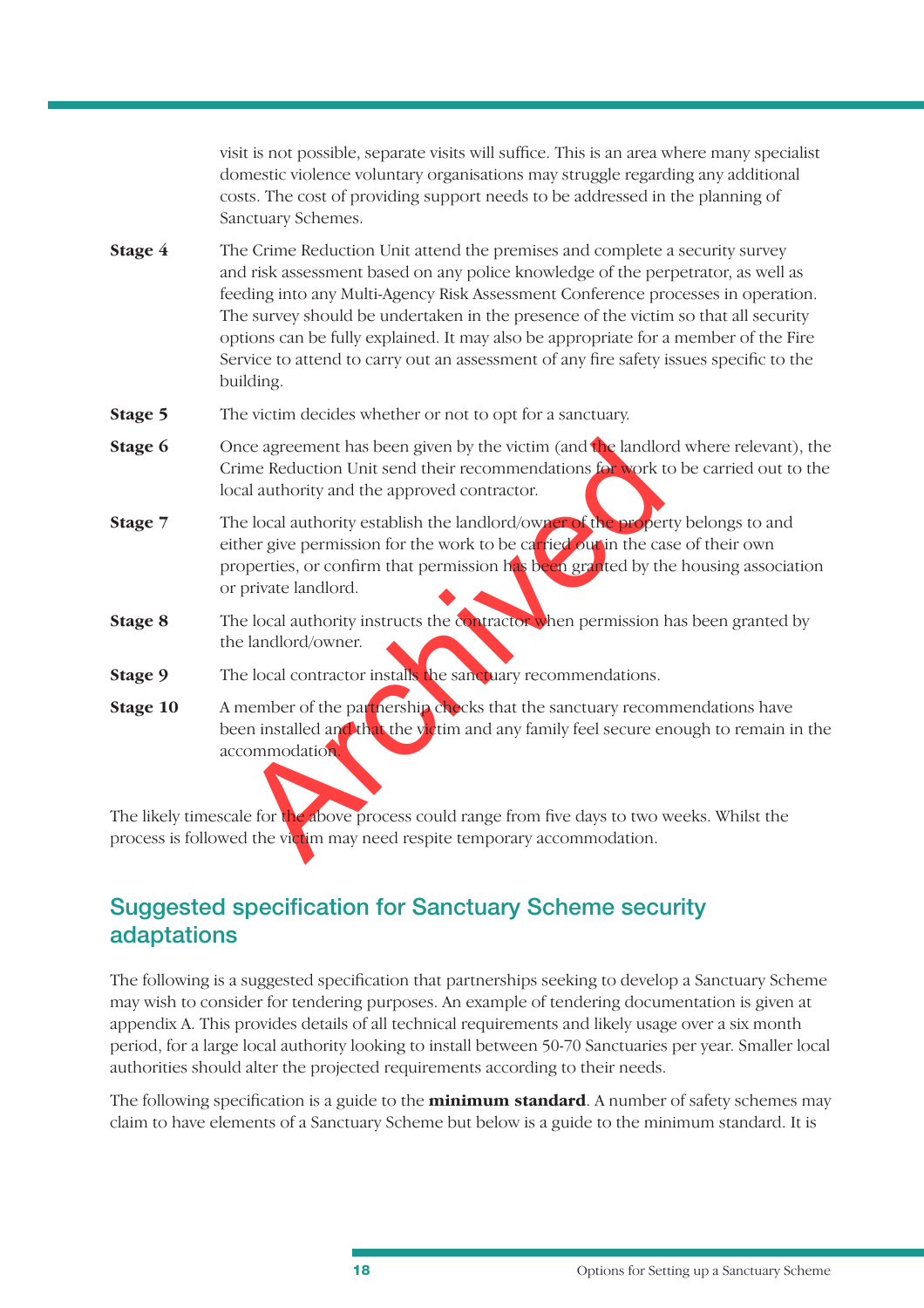important to maintain the credibility/integrity of the Sanctuary Scheme brand and is therefore vital that partnerships maintain these minimum standards.

The component parts are made up of various security products, which must comply with British and/or European Standards where available.

- $1 \times 44$  mm solid core fire door  $\frac{1}{2}$  hour fire rated (minimum).
- $1 \times$  intumescent strip rebated to the full perimeter of the door.
- $2 \times$  Europrofile locks with internal thumb turns.
- $3 \times 200$  mm (8") steel hinges secured with 30 mm  $\times$  5 mm (1"  $\times$  1/8") steel screws.
- $2 \times$  hinge bolts
- $1 \times$  memo door viewer
- Collapsible security grilles where appropriate, i.e. ground floor flats.

Sanctuary doors are not suitable for stud partition walls.

- **•** Frames are to be secured with 130 mm  $(5)$  frame fixers, positioned at 400mm (1'6") centres.
- The door jambs are to be secured with 50 mm  $\times$  5 mm (2"  $\times$  1/8") screws positioned at 200mm (8") centres.

viewer<br>
ity grilles where appropriate, i.e. ground floor flats.<br>
not suitable for stud partition walls.<br>
secured with 130 mm (5") frame fixers positioned at<br>
artics.<br>
are to be secured with 50 mm  $\times$  mm (2"  $\times$  1/8") scr The list of security products that can be used throughout the remainder of the property is not exhaustive, but should include sealing off letterboxes and fitting wall mounted external letterboxes, provision of fire safety equipment, i.e. fire blanket, fire extinguisher, break-glass hammer and torch.

All other security products should be tailored to the needs of the victim, based on the risk assessment.

### **East Riding of Yorkshire Council**

In East Riding the Domestic Violence Accommodation Project has gone further than the definition of a Sanctuary Scheme set out in Best Value Performance Indicator 225 (see Outcomes section) – to ensure that a range of support is offered, tailored to the needs of the individual and so that safety measures are put in place which are appropriate to a rural community.

A 'safe room' within a property is not always an appropriate solution in rural communities when response times from the emergency services may be slower due to distances travelled. Of more critical importance in this situation is target hardening of the whole property and an agreed safety plan for all members of the household.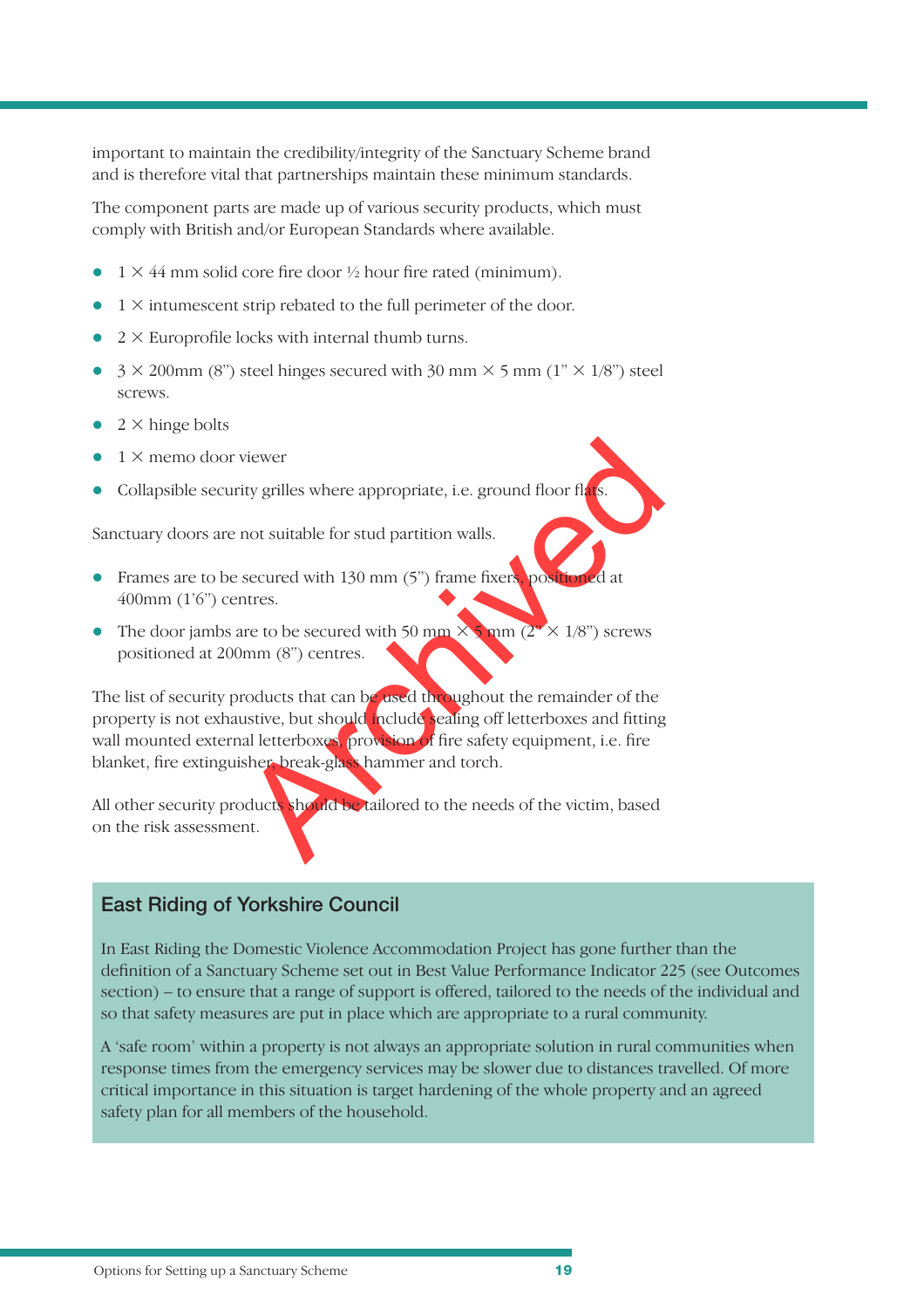In the East Riding, the use of Lifeline alarms has always been a crucial measure to give individuals and their dependents direct access to staff in a 24-hour centre. Staff at the Lifeline Control centre will alert the police immediately on receiving a call for assistance. They can also record the incident from the first call and this recording can be useful in subsequent prosecutions. In addition, a range of target-hardening measures are also available to assist with dwelling security, such as new or additional locks and bolts for doors and sash-jammers for windows, door defenders, smoke alarms and fire boxes. The use of legal measures such as Non-molestation Orders and Occupation Orders are also a central part of the approach in order to establish the right of victims and their children to remain in their own home.

A range of safety and security measures is essential to support people who wish to remain in their own home. Crucial to this is the ongoing support provided by outreach services or by floating support services – target-hardening initiatives alone are not sufficient to support victims in this situation. East Riding believes it is important that victims are offered choices to meet their identified safety needs and empowerment over their own risk assessment planning.

### **Fire safety**

East Kiding believes it is important that victims are onered a<br>needs and empowerment over their own risk assessment pl<br>needs and empowerment over their own risk assessment pl<br>office, should be fully involved it plane to cl Fire safety is paramount and the Fire Service, and where necessary the relevant local authority Building Control office, should be fully involved in planning local Sanctuary Schemes. Consideration should always be given to Fire Service access and where possible, sanctuary rooms located at the front of properties to facilitate rescue.

- The 44mm solid core sanctuary doors must be at least  $\frac{1}{2}$  hour fire rated (known as FD30 or E30 doors).
- $\bullet$  Intumescent (expanding) and cold smoke fire seals are rebated into all internal sanctuary doors (or the receiving frame) and in the event of a fire, intumesce (expand) to many times their original volume to seal the gap around the door. This generally provides, in the early stages of a fire a safe and effective barrier against the passage of fire and smoke.
- Front door letterboxes are sealed up and wall mounted letter boxes fitted externally.
- Rechargeable, battery operated emergency lights are fitted directly outside sanctuary rooms, in case of a mains failure.
- 10-year battery powered smoke alarms should be provided within the circulation spaces (one per floor) of the premises.
- Fire safety packs containing fire safety literature, fire extinguishers, fire hammers and fire blankets should also be provided. Victims should also be reminded to devise an emergency escape plan, including bedtime key routine, especially where additional security has been added to both front and back doors and windows.
- In cases where there are direct threats of arson, mains powered smoke alarms and domestic sprinkler systems can also be supplied.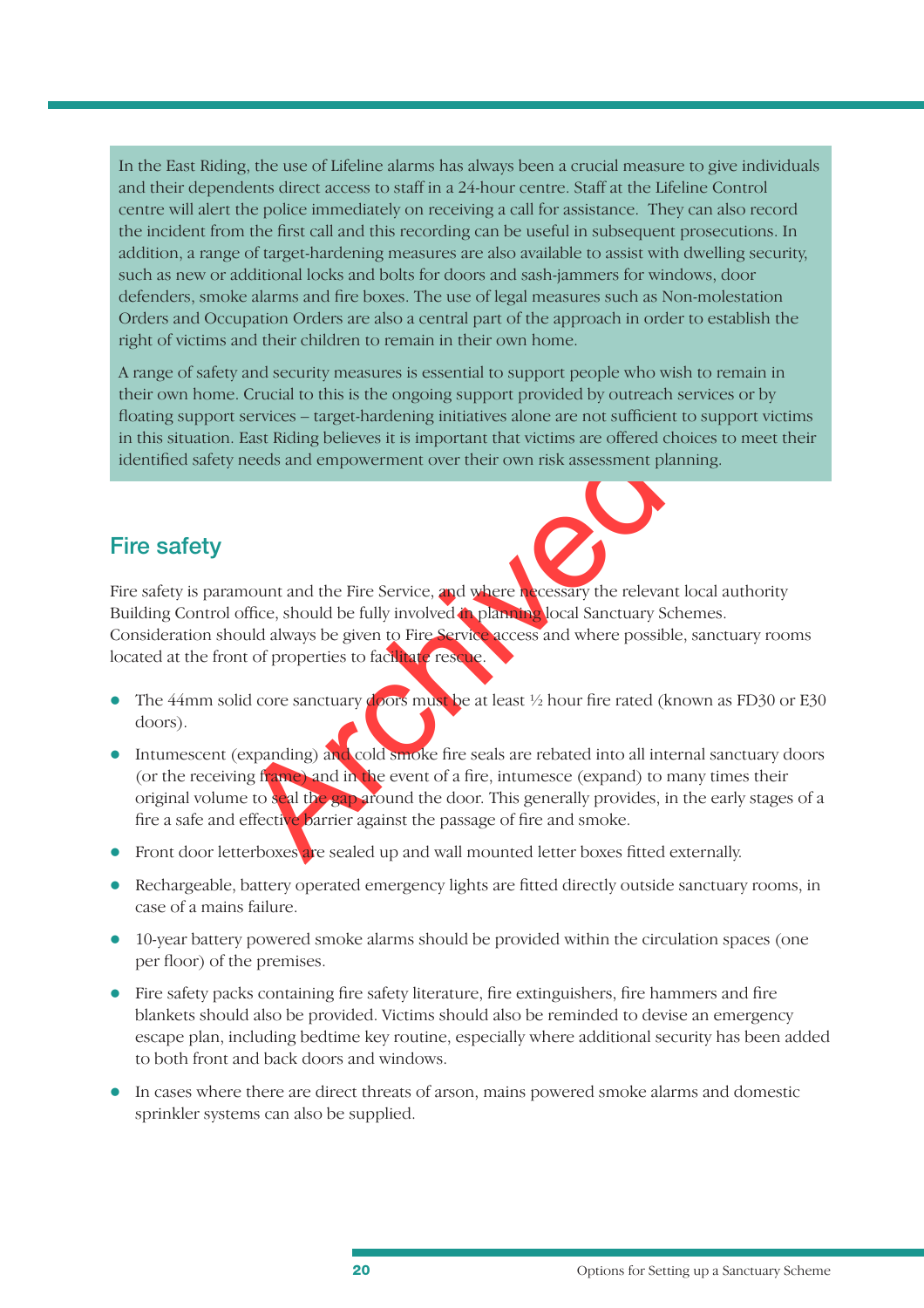## **Security products**

Victims with mobile phones must be advised to keep their phone with them at all times and to keep the charger in the sanctuary room.

'Pay as you go' or '999 only' mobile phones and chargers can be supplied to victims. Some areas may be able to provide a domestic violence alarm which is linked to a police response through a local emergency alarms scheme. In addition, Fones4Safety will be available in some areas. This scheme re-programmes old and unwanted mobile phones so that 999 can be dialled by pressing any button.

This list of security products is not exhaustive, but any items used must comply with British/ European Standards.

- e door 1/2 hour fire rated (minimum). • 44 mm solid core door  $\frac{1}{2}$  hour fire rated (minimum).
- 5-lever mortice lock
- $\bullet$  Europrofile lock
- Rim latch lock
- $\bullet$  Hinge bolt
- $\bullet$  Mortice bolt
- $\bullet$  Key operated multi-purpose bolt
- $\bullet$  200 mm (8") steel hinge
- 'London' bar
- **·** 'Birmingham' bar
- Memo viewer
- **Key operated door chain**
- Window lock
- Locking window handle
- Collapsible grille
- Fixed grille
- $\bullet$  Security film
- Closed circuit television camera (cameras are linked to a screen in the sanctuary and may have recording facilities)
- $\bullet$  Security light
- Combined closed circuit television and security light

Security companies should be asked to quote a price for providing and fitting each of the above products both individually and as a combined package. Each partnership seeking to develop a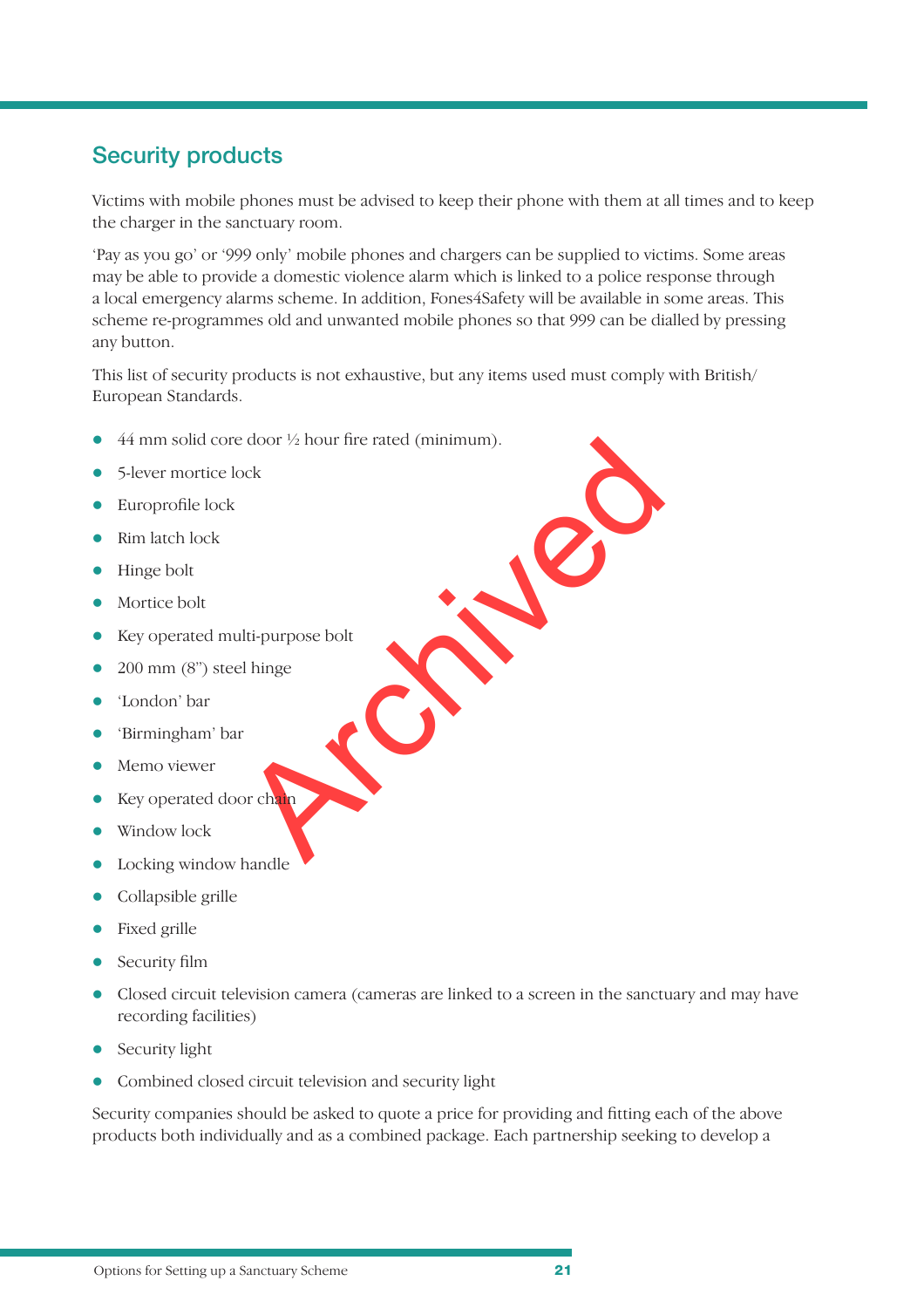Sanctuary Scheme should decide what basic package of measures is appropriate for their own scheme. As can be seen above, a Sanctuary Scheme provides proper, professionally installed, security which does not compromise a victim's safety. As such, schemes which consist of minor security work such as hand held alarms, window locks or hedge trimming should not be considered as providing a level of security appropriate to a Sanctuary Scheme.

All sanctuaries must be tailored to the needs of the individual. In extreme cases this may mean providing more than one safe room in order to protect children. There is no set list of standard work – what is appropriate to the needs of the individual is what should be provided.

### **How can support be provided to victims throughout the process?**

Ideally a local specialist domestic violence service outreach worker or a specialist domestic violence officer should accompany the Police Crime Reduction Officer on the initial visit to discuss the possibility of sanctuary work.

ompany the Police Crime Reduction Officer on the Initial vistuary work.<br>
many local specialist domestic violence services hay not to<br>
to additional funds to provide support in creating<br>
the detection and local partnership The reality is that many local specialist domestic violence services may not have the existing capacity or access to additional funds to provide support in every case and this should be discussed with the relevant agency and local partnership as part of the development process. There are, however, alternatives. For example, using volunteers recruited through the local specialist domestic violence service may provide a partial solution. Links can be made to other voluntary sector agencies, such as Victim Support, to ensure that a trained support worker can be provided to help a victim make a decision and to provide ongoing support after the work has been completed. Support could also be built into the role of tenancy support organisations.

However it is provided, what is important is that support is available for victims who are considering a Sanctuary Scheme. Each victim should be invited to agree a support plan which addresses their needs and the needs of any children. The local specialist domestic violence service may be able to provide a model support plan.

## **Partnership working**

What is described in this document is the recommended partnership involving the police, the local authority, the fire service and a local specialist domestic violence service. However, where resources do not allow such an approach a scheme can still be implemented through locally agreed options as long as it meets the criteria and is based on a partnership approach.

A local authority could use its own surveyor to inspect and specify the work or alternatively contract this function out. A homelessness prevention officer could be used to talk through the options. A specialist post could be established to undertake all functions including discussing the options, specifying the work and providing ongoing support. A local authority's Direct Service Organisation could carry out the work instead of a private contractor. All these alternatives are realistic. However, using the police/local authority/local specialist domestic violence service/fire service partnership has clear advantages providing: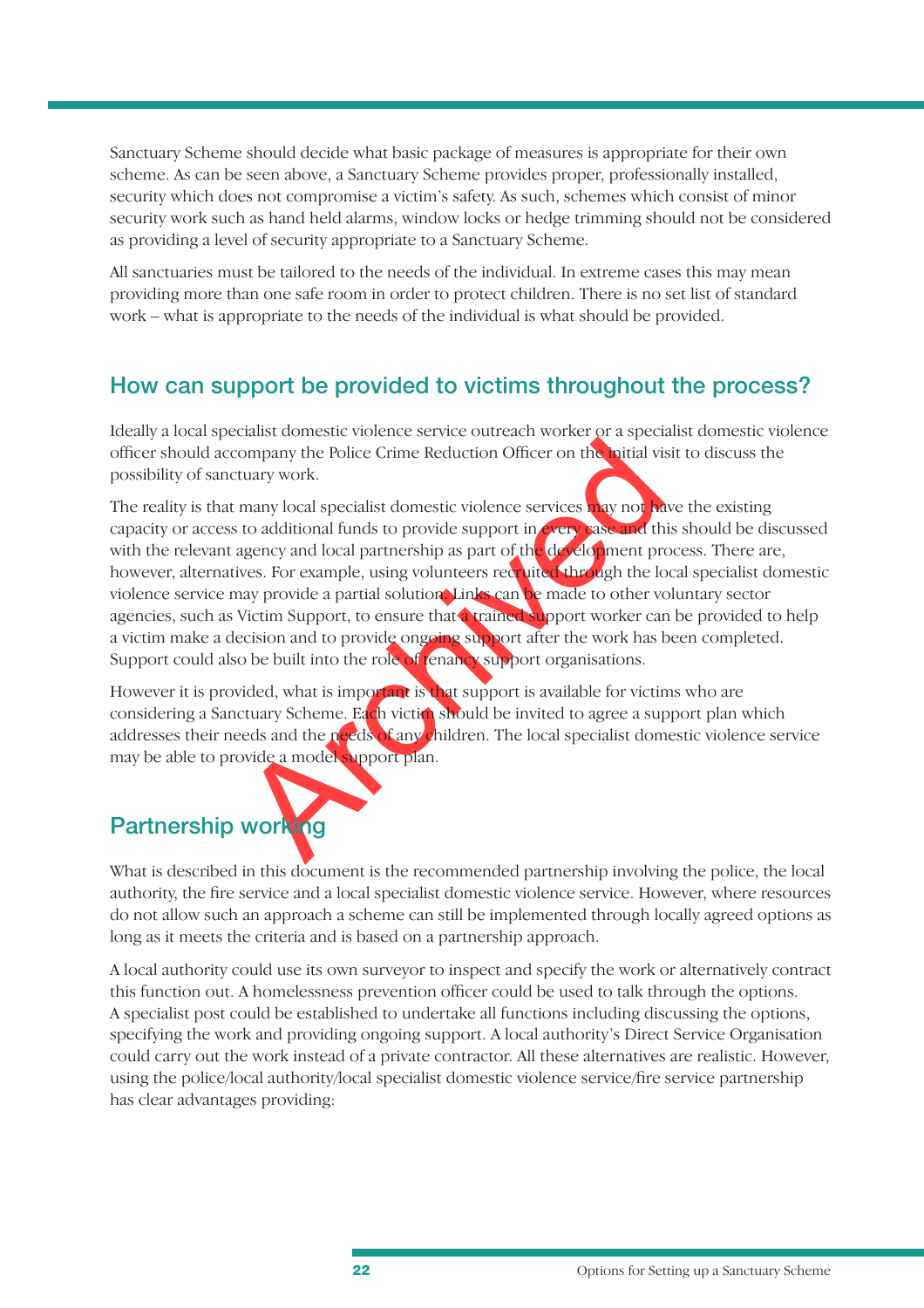- l A consistent and sympathetic service for victims.
- Encouragement for victims to trust the police and therefore have more confidence in the response they are likely to receive from them.
- $\bullet$  Easier maintenance of confidentiality for the victim.

## **Is there a danger of some victims feeling compelled to accept a Sanctuary?**

The fundamental basis of the scheme is that it is a voluntary option and the wish of the victim to remain in the accommodation is paramount. The success of the scheme depends on a genuine and honest partnership between the local authority, the police, the local specialist domestic violence voluntary sector and the fire service. **If there is any question of compulsion the scheme will not work**.

### **Confidentiality**

It the fire service. If there is any question of compulsion<br>
Y<br>
Y<br>
Witty must be guaranteed throughout the process. This issue<br>
nointing and training contractors and standary personal data reely.<br>
The service of all contra Victims' confidentiality must be guaranteed throughout the process. This issue must be specifically addressed when appointing and training contractors and standard vetting procedures should be used for the appointment of all contractors. Paperwork and any personal data relating to the victim must be stored securely.

Confidentiality is particularly important when dealing with any press or media enquiries. Victims should never feel obliged to talk to the media. The confidentiality, security of personal data and hence safety of the victim is paramount

## **Should the scheme be a 24 hour, seven day a week response?**

Some victims of domestic violence will need 24 hour protection and access to services and support. But does this mean that the Sanctuary Scheme itself needs to provide a round the clock service?

Initially early sanctuary partnerships considered setting up a 24 hour, 7 day a week response. However, having considered the issue carefully they concluded that:

- The most important first response should be to ensure that the victim is safe whilst a sanctuary is considered. Respite emergency accommodation is perhaps a more sensible initial approach.
- It is important that a victim is given time to make the decision of whether or not to stay in their own accommodation with the help of a sanctuary. The victim should never be pressurised into making a decision by an artificial timescale imposed by the local authority.

From referral to completed work will normally take up to 2 weeks but it is possible to speed up the process, if circumstances require it.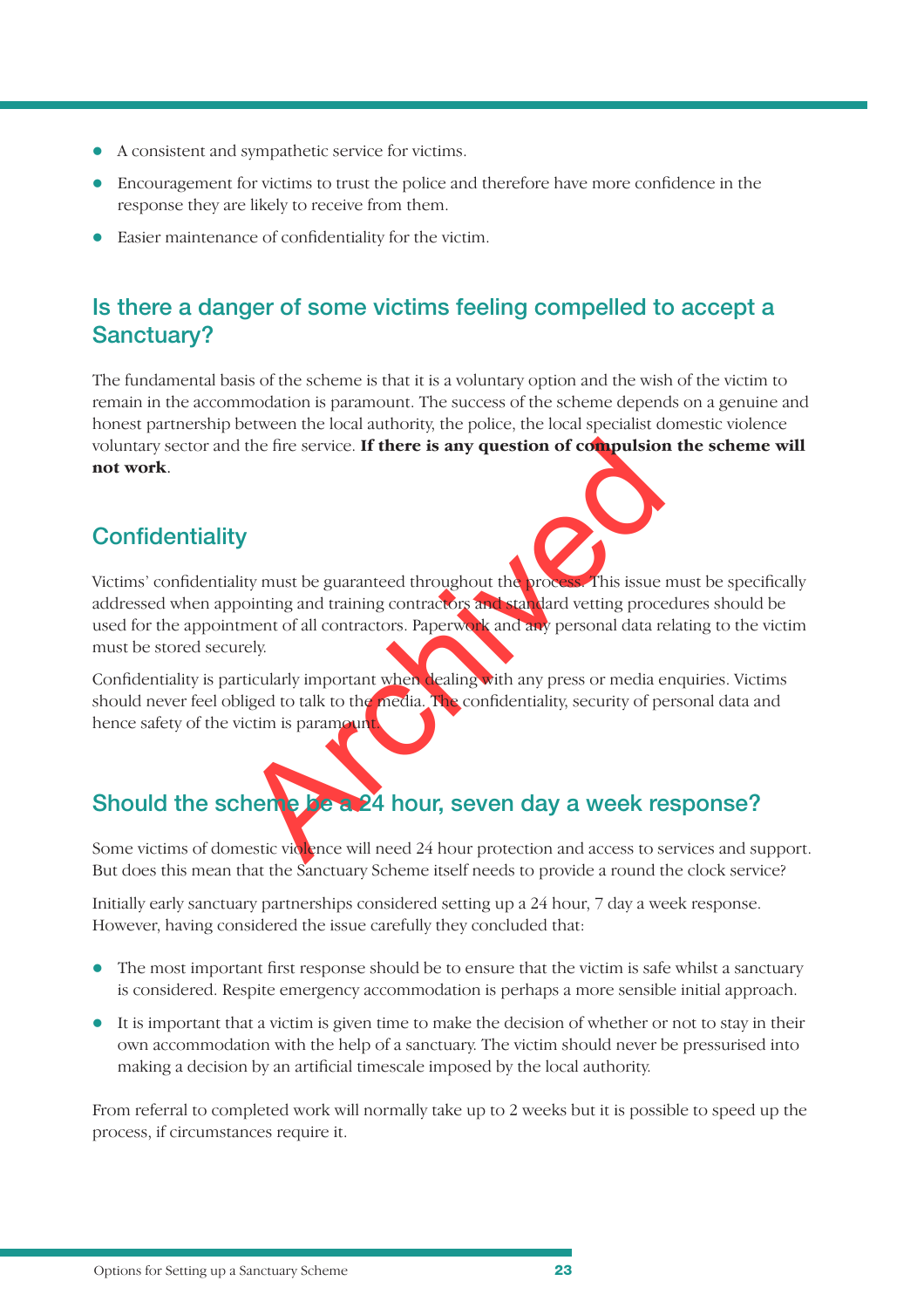## **Costs and funding**

## **Funding options**

Local authorities report an average cost of between: £750-£1000 per sanctuary. In addition, any elements in the support plan which require the input of other organisations and/or funding must be in place before the scheme is implemented.

There are a number of options available in terms of funding. Responsibility for implementing the actions in Domestic Violence Best Value Performance Indicator 225 (including the setting up of a Sanctuary Scheme) falls to the local authority, therefore, responsibility for consideration of how to fund the various elements of the scheme falls to them.

A local authority's housing department could pay for the work through its 'invest to save' approach to homelessness prevention. In Barnet, 40 sanctuaries were set up in 2004/5 leading to a 40% decrease in families in temporary accommodation as a result of domestic violence. The Sanctuary Scheme costs for the year were £68,461, leaving an estimated saving of over £600,000.

Alternatively, money could be held centrally and used for specific repures, if for example, a housing association required funding just to be spent on their tenants.

Sources of funding can be quite flexible:

- **.** Schemes could be paid for through a homeless prevention fund or an 'invest to save' approach. Many local housing authorities have developed this type of approach or are looking to set one up.
- The method of contract the same and the same and the paper of the same and the paper of the same and the same and the same and the same and the same and the same and the paper of the same and the paper of the same and the **.** Schemes could be funded through a local authority's Private Sector Renewal Strategy. Each local authority was required to develop a private sector renewal strategy by July 2003. The result is that an authority now has far more flexibility over how it spends its capital private sector grants. Grants can be used for any sector and providing small grants for such things as crime reduction and anti-burglary are often in existing strategies, giving authorities the power to pay such grants for Sanctuary Schemes already. Alternatively, a local authority may need to make a small amendment to its Private Sector Renewal Strategy allowing small grants to be paid for sanctuary work. Spending grant money out of capital resources can often be easier than trying to obtain resources from general fund revenue.
- In the case of social housing, funding could come from the landlord. Up to 60% of Sanctuary Scheme users in some local authority areas are existing local authority, Large Scale Voluntary Transfer, Arms Length Management Organisation or housing association tenants. All social landlords have a duty of care to their tenants and therefore, a duty to keep them safe. Sanctuary security work is a practical example of meeting this duty.
- Often the police or the Crime and Disorder Reduction Partnership may have grants, or one off funding to target crime reduction which could be directed to funding Sanctuary Schemes.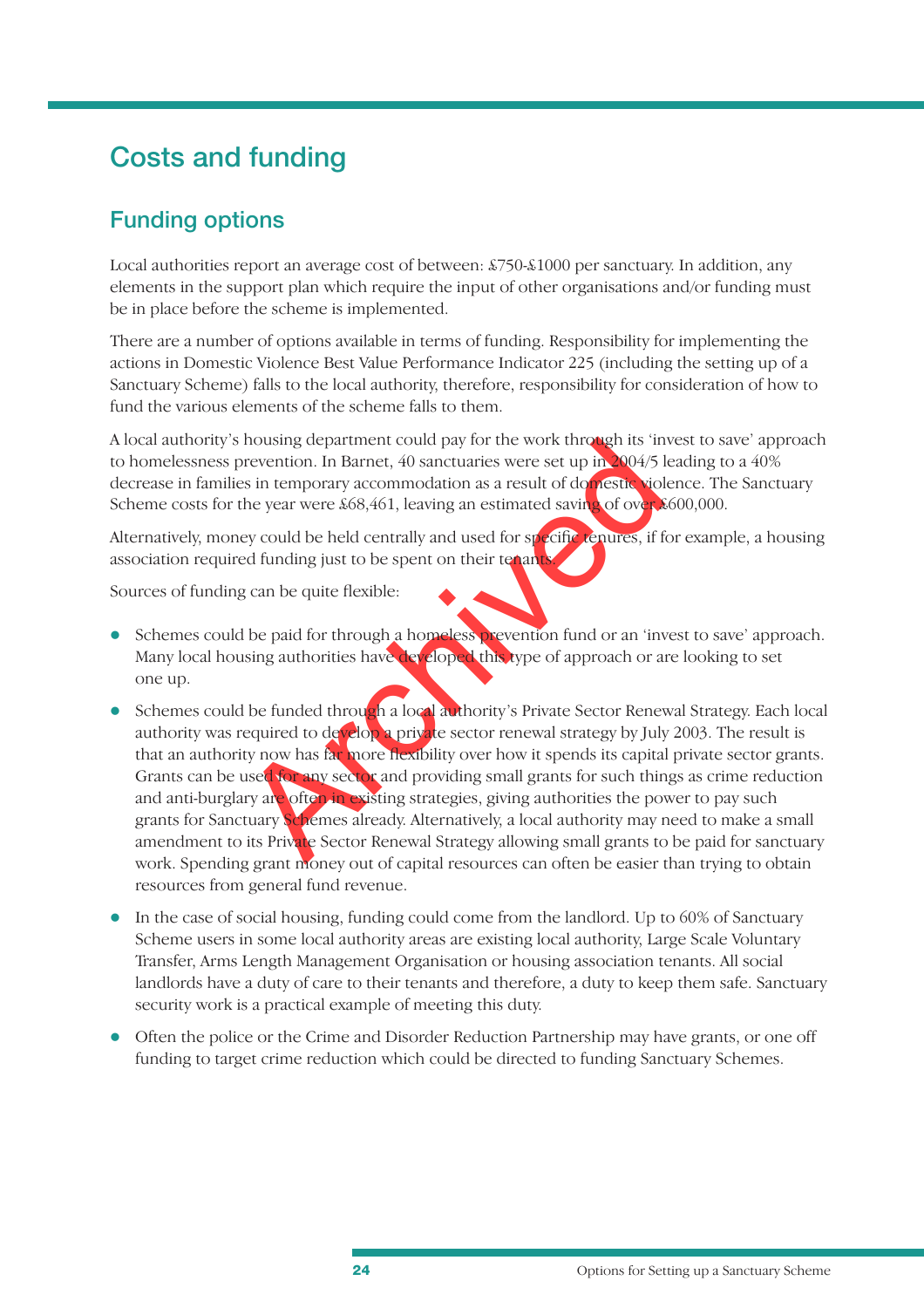## **Local Area Agreements**

Local Area Agreements set out the priorities for a local area agreed between central government and a local area (the local authority and Local Strategic Partnership) and other key partners at the local level. Local Area Agreements simplify some central funding, help join up public services more effectively and allow greater flexibility for local solutions to local circumstances.

Local Area Agreements are rapidly becoming a key component in the Government's local public service reform programme. For local authorities, there is growing evidence that Local Area Agreements may be a foundation for expanding the scope of their policy remit. They put the authority at the centre of a network of local public service providers and encourage partners to support each other in furthering common goals.

Sanctuary Schemes are exactly the sort of cross-cutting initiative that can fit within the structure of the Local Area Agreement framework. In Local Area Agreements partners are already pooling and aligning funding to achieve common goals and working closely across a range of services to deliver real transformation in key services.

### **Costs**

The majority of funding will be required to meet the cost of carrying out the security work. Other costs can normally be assimilated into the core work of partners. For example:

- ment framework. In Local Area Agreements partners are alrechieve common goals and working closely across at ange of the control of the second in key services.<br>
Hing will be required to meet the cost of arrying out the seco **Setting up the scheme:** Officer time for local authority officers, police, fire service and the local specialist domestic violence service. Clearly setting up a partnership will be time consuming and the capacity of the voluntary sector to respond will need to be taken into account.
- **•** Support to victims to help them to decide whether to opt for a Sanctuary: This could be provided by a local specialist domestic violence service outreach worker; another voluntary sector group; a housing management officer if the victim is a tenant; or an authority's homelessness prevention officer.
- **Work Specification and carrying out a risk assessment:** Work specification is often best left to the contractor who will actually undertake the work, but could also be carried out by the police crime reduction officer or even a technical officer from the local authority, housing association, or grants team. Risk assessments are part of the police responsibility and implementation of risk management measures may include other agencies as appropriate – e.g. probation.
- **Carrying out the work:** A single contractor should be appointed across the whole scheme and trained in domestic violence awareness and the need for confidentiality. This will ensure consistency of approach and mean that victims will not have to deal with an array of different organisations. Some schemes are looking to contractors to appoint female engineers as part of the tendering process.
- **Ongoing support post sanctuary:** A local specialist domestic violence service, other voluntary sector outreach service, or tenancy support.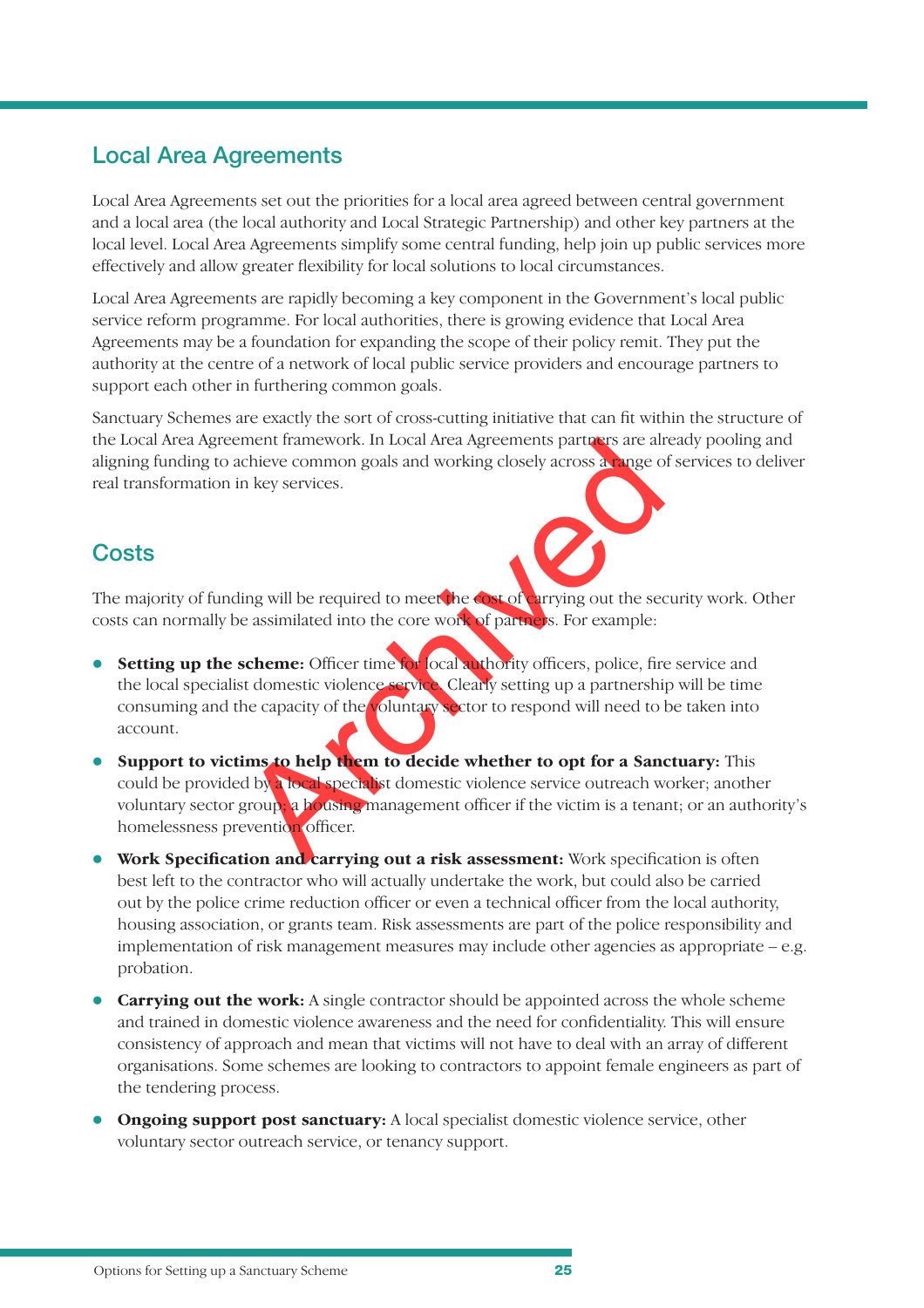### **The West Cornwall Sanctuary Project**

The West Cornwall Sanctuary Project was officially launched in December 2005 by Penwith and Kerrier District Councils' Housing Sections.

Since its inception the scheme has had a huge impact and been a tremendous success in offering an alternative to temporary accommodation and preventing homelessness. It has helped to make those affected feel safer and more secure in their family home and has saved Penwith and Kerrier District Councils large sums of expenditure on temporary accommodation.

This means a number of families have been successfully offered an alternative option to temporary accommodation or a refuge. This has led to a reduction in accepted homeless cases, a reduction in temporary accommodation admissions, and most importantly, this means that families do not have to move home on numerous occasions, uprooting from the community and avoiding all the associated social problems of moving away from family, friends, support networks and finding new schools for their children.

- $\bullet$  Six sanctuaries completed in the first six months of 2005/06, which included a full fire safety survey.
- have to move home on numerous occasions, uprooting from<br>ssociated social problems of moving away from family, frien<br>schools for their children.<br>es completed in the first six months of 2005/06, which inclue<br>oduction of the • Since the introduction of the Sanctuary Project, the number of accepted domestic violence cases has dropped to  $'0'$  in the final quarter of 05/06. The total number of households accepted as having fled DV in 2004/2005 was 7 compared to the total number of households accepted having fled DV in 2005/2006 which was 4.
- l Had the six cases mentioned above been taken into temporary accommodation and remained there for a year it would cost Penwith District Council  $\frac{250}{8} \times 6$  weeks B&B at 10.5 months PSL the total spend for TA would be  $\text{\$6,300} \times 6$  households amounting to  $\text{\$37,800}$ .
- $\bullet$  The total cost of the sanctuary provisions for the 6 cases has been £270.75
- $\bullet$  the total spend for the equipment, alarms, literature, printing costs and the project launch was £7,222.43 (inclusive of the above amount)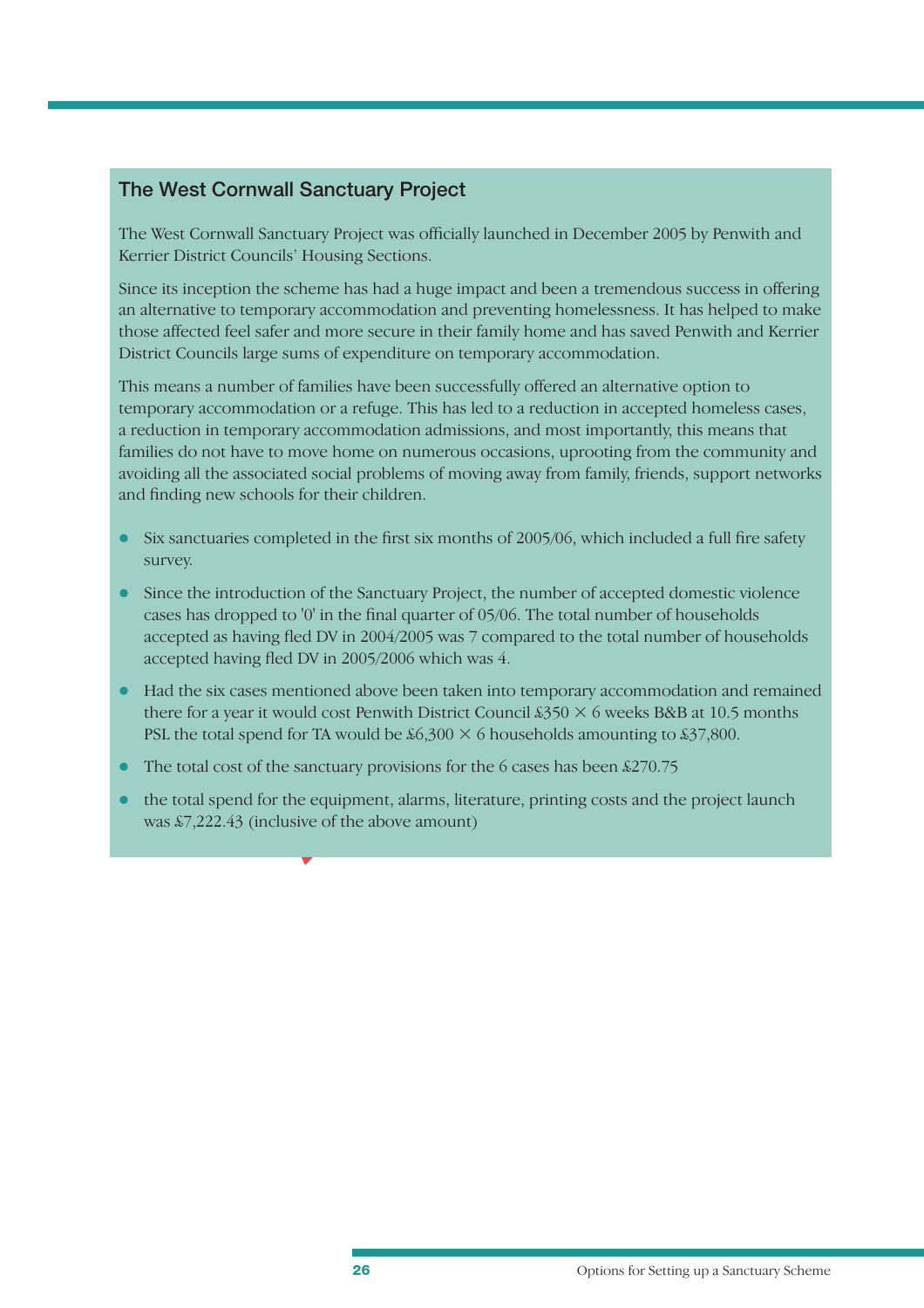## **Outcomes**

## **How successful have Sanctuary Schemes been?**

Currently, there are no national figures for the number of Sanctuary Schemes in place or for the number of victims who have benefited from the installation of sanctuary security measures.

It is important that individual schemes regularly evaluate their own service provision, including consulting users to gauge satisfaction and perceived impact on safety.

In Harrow, where the scheme began, over 250 Sanctuaries have been installed with an 80% completion rate compared to referrals. Of the referrals not carried out, half were cancelled by the Police Crime Reduction Team who visited the property and either did not consider that it could be made safe or were not able to proceed due to the scope of the work. The other half were cases where the victim did not want the work to be carried out.

Results of the customer satisfaction survey carried out in Barnet revealed a 95% satisfaction rate with the overall service, with 90% of users feeling safer in their home after works were completed.

There is no doubt that the scheme will work best where:

- All partners are fully committed to the scheme.
- Where the referral process and funding streams are made simple.
- $\bullet$  Where support is available to victims, helping them to explore the option of a sanctuary.

## **Do people feel safer with a Sanctuary?**

Archived Text Islands the New Marketter Section 195%<br>
The statistic state of the scheme will work best where:<br>
Archived the scheme will work best where:<br>
Archived to the scheme.<br>
Archived to the scheme.<br>
Archived Save Unit Partnerships that survey victims of domestic violence who have had a sanctuary installed record that the victims do feel safer. Often these are victims who have previously had to move several times, disrupting their lives and the lives of any children. The following are two examples from victims who have requested sanctuary security.

- **•** "I don't think I would have been able to cope without it. Everyone has been really **amazing. You don't realise how much help is out there. My children and I are free and safe again."**
- **•** "Since the locks have been fitted I feel a great deal safer. It is just so reassuring to be **able to turn the lock and know that the front door cannot be kicked in. My son has,**  for the first time in a number of month, returned to sleep in his own room and we **are both a lot happier."<sup>10</sup>**

Results of a small local consultation with victims of domestic violence revealed that overall 71% believed that Sanctuary Schemes were a good idea. Those who were in receipt of outreach services were slightly more enthusiastic (83%) than those who were in receipt of refuge services (62.5%). Some victims did express reservations abut safety outside of the home and/or the persuasive ability of perpetrators to talk their way into the home. Victim reservations of this nature suggest that Sanctuary Schemes will need to be supported by on-going assessment of risk and outreach services, and provided as one component of an area's response to domestic violence.

<sup>10</sup> Quotes from clients of the West Cornwall Sanctuary Project.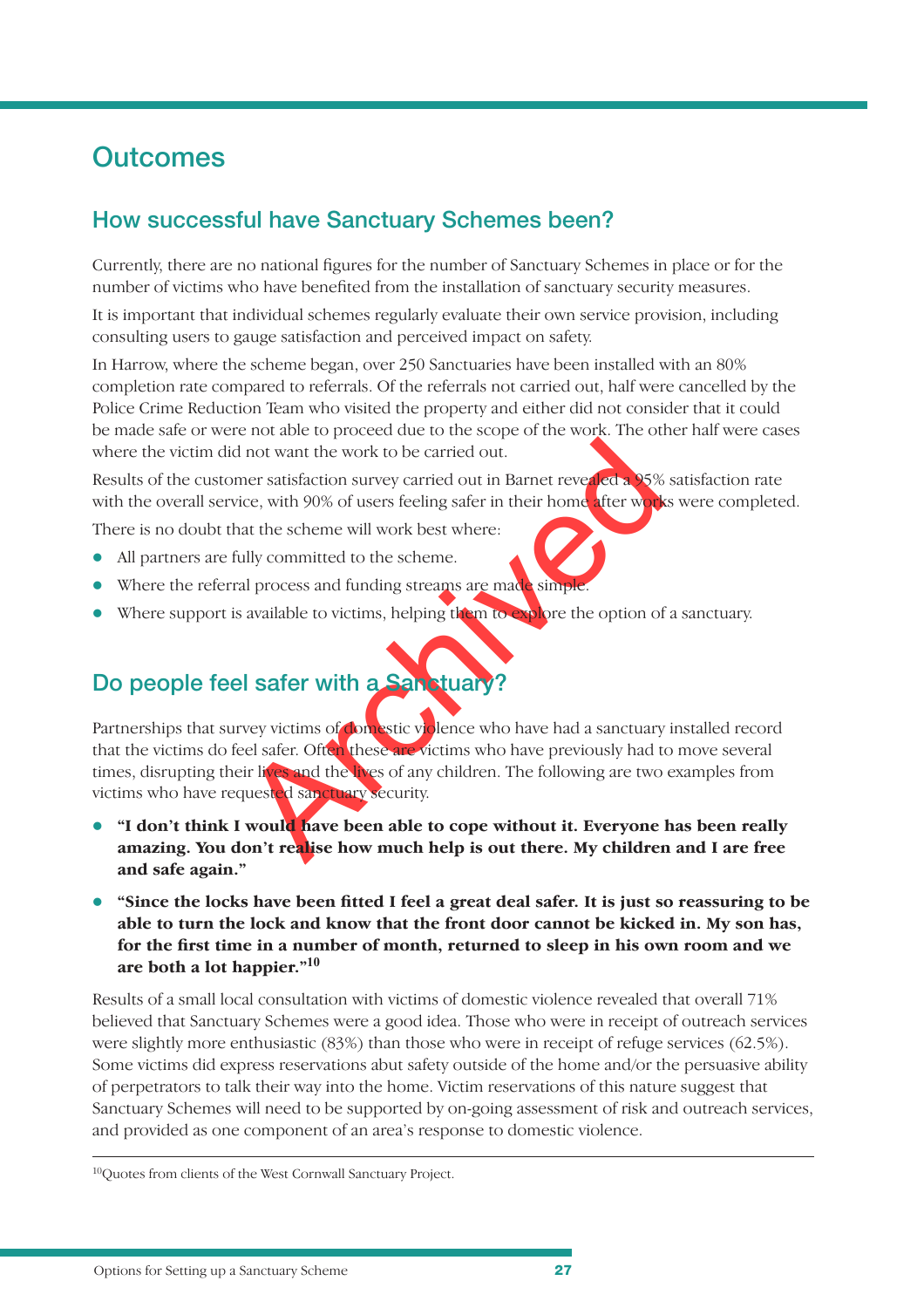### **Case study**

Nicola is 29 years old and lives alone in her own two-bedroom ground floor flat. Her ex-partner, David, had attended the flat and attempted to kick the front door in. Nicola explained that she had finally decided to split up with her boyfriend following two years of physical abuse. Apparently David becomes very violent when he has been drinking. On this occasion he threatened to return to the flat with a gun and kill Nicola.

She has been living in fear and as a result of this latest threat, had temporarily moved in with a friend. The crime prevention officer carried out a survey at the flat and recommended the following security measures to be implemented free of charge under the Sanctuary Project:

- Replace the front door with a solid core door, reverse to open outwards into the porchway and reinforce the frame where necessary.
- l Fit two 5 lever mortice locks to the top and bottom of the door, three large steel hinges, hinge bolts, key operated door chain and 180-degree door viewer.
- Reinforce the glass panel above the door and fit a letterbox on the wall inside the porch way.
- l Replace the back door with a solid core door. This door already opened outwards.
- Reinforce the frame where necessary and fit two 5 lever mortice locks to the top and bottom of the door, three large steel hinges and hinge bolts. All mortice locks keyed to the same key.
- Replace the uPVC window handles with locking handles.

When the work was completed, Nicola said

The same where heteosary.<br>
The mortice locks to the top and bottom of the door, three lare<br>
ey operated door chain and 180-degree door viewer.<br>
Eylass panel above the door and fit a letterbox on the wall in<br>
frame where ne "I didn't think I'd be able to stay here anymore. I was terrified that he'd kill me. I now feel safe in the flat and have started to get a bit more self confidence".<sup>11</sup>

## **Recording outcomes, monitoring and feedback**

Any sanctuary partnership should seek to obtain feedback from users who have chosen to have sanctuary security installed. Questions relating to the quality of support provided, the professionalism of the organisation that is contracted to install the security measures, and whether the person feels safer as a result should be paramount.

Examples could include:

- $\bullet$  % of users who were satisfied with the service provided by the partner lead (police, local housing authority, local specialist domestic violence service).
- l % of users who felt that they were given clear information on the Sanctuary Scheme option and what it consisted of.

<sup>&</sup>lt;sup>11</sup> Case study supplied by Harrow Sanctuary Scheme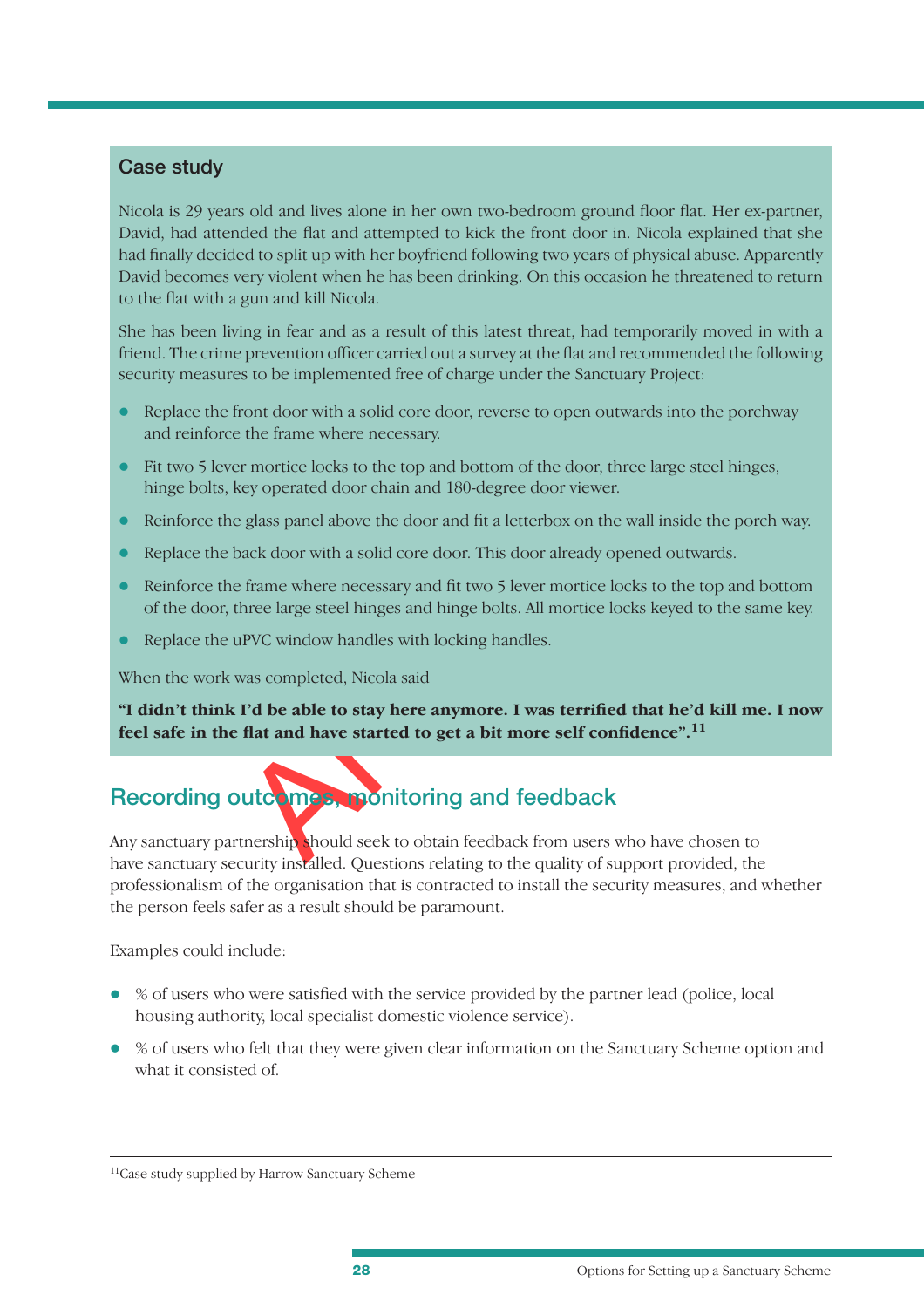- $\bullet$  % of users who were satisfied with the support provided in making the decision on whether to have a sanctuary installed.
- % of users who were satisfied with the speed of the process.
- $\bullet$  % of users who were satisfied with follow up support after a sanctuary had been installed.
- % of users who were satisfied with the service provided by the specialist security contractor.
- % of users who were satisfied with the overall service provided by the Sanctuary Scheme.
- l % of users who felt safer in their accommodation following installation of sanctuary security work.

What other measures or outcomes might a partnership record? A sanctuary partnership might look to record:

- $\bullet$  Number of referrals by referral agency
- Tenure for each referral
- **•** Initial response times
- The same of the same of the same of the same of the same of the same of the same of the risk assessment indicating the property was not approximating that the threat was too great to show a sanctuary to be unries installed • Number of referrals that did not lead to a sanctuary being installed, due to either the victim not wishing to proceed; the risk assessment indicating the property was not appropriate; or the risk assessment indicating that the threat was too great to allow a sanctuary to be installed
- Number of sanctuaries installed
- Type of sanctuaries installed
- Cost per sanctuary
- **.** Overall cost versus set budget
- **·** User satisfaction rates
- **Ethnic background, gender, age and disability status of referrals and sanctuary users**
- **Estimate of money saved in temporary accommodation costs**
- Any evidence of a higher level of prosecution action against perpetrators for sanctuary cases compared to non sanctuary victims of domestic violence.

Given the scheme's early success many similar schemes have, or are being, developed across the country. Fifty schemes were established in 2003/04, using funding from the Office of the Deputy Prime Minister's [now Department for Communities and Local Government (DCLG)] Homelessness and Housing Support Directorate's grant programme. In response to a survey of local authorities undertaken by DCLG in September 2005, 120 local authorities said that they already had a Sanctuary Scheme in place and a further 165 said that they plan to have a Sanctuary Scheme in place by March 2007. Other forms of housing outreach and target hardening initiatives have also proved successful in assisting victims of domestic violence.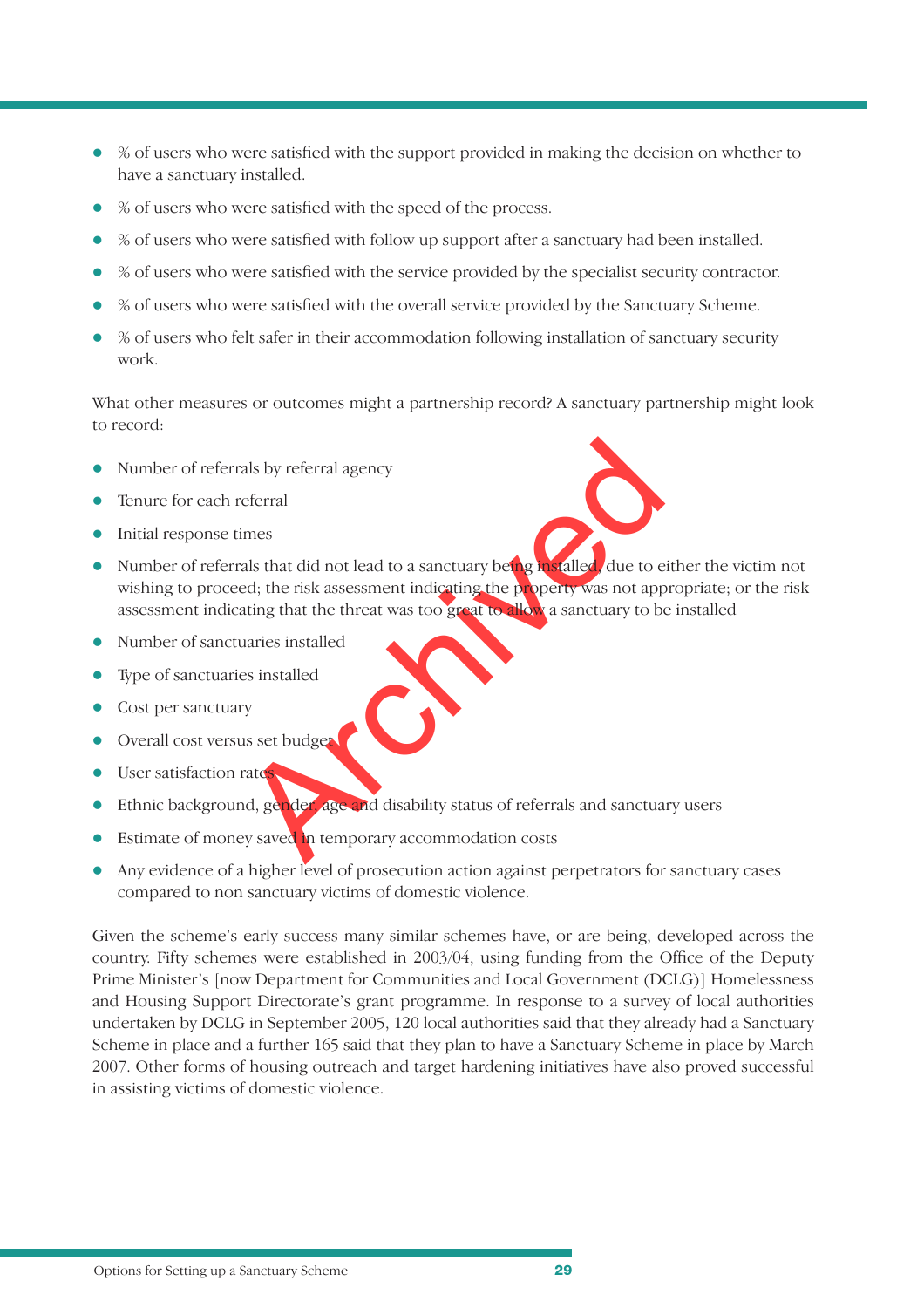### **Best Value Performance Indicator 225**

On 1 April 2005, the Government introduced a substantially revised domestic violence Best Value Performance Indicator 225. First introduced in 2000/01, Best Value Performance Indicators enable local authorities to benchmark themselves against other authorities in other areas and allow central government to monitor progress over time.

The purpose of domestic violence Best Value Performance Indicator 225 is to assess the overall provision and effectiveness of local authority services designed to help victims of domestic violence and prevent further domestic violence. It includes 11 questions covering a range of activities. The indicator is measured as a percentage score of the number of questions to which an authority can answer 'yes'.

The with professionally installed security measures, where it and account the process of developing local Sa note is aimed at helping them to develop schemes that are note is aimed at helping them to develop schemes that a One of the key questions in Best Value Performance Indicator 225 asks whether a local authority has developed a Sanctuary Scheme to enable victims of domestic violence to choose whether to remain in their home with professionally installed security measures, where it is safe for them to do so. As a result many local authorities are in the process of developing local Sanctuary Schemes and this short practice note is aimed at helping them to develop schemes that are effective. It does not replace the definition of Best Value Performance Indicator 225 as found in the official Best Value Performance Indicator Guidance.

Metropolitan authorities, London boroughs, unitary authorities district councils, Council of the Isles of Scilly and the Common Council of the City of London have to provide performance information against Best Value Performance Indicator 225 and will need to have a Sanctuary Scheme in place to score 100% against the Indicator.



#### **East Cambridgeshire District Council – Lessons Learnt**

East Cambridgeshire believes that the best way to learn how to run a successful, local Sanctuary Scheme is to set up a pilot. This is where most lessons will be learnt and the scheme fine-tuned. Some of the lessons learnt from the Cambridgeshire pilot are:

- Have a Memorandum of Understanding that clearly defines the roles of each agency. This helps manage expectations in the longer term as well as ensure the process runs smoothly for the agencies and the client. Make sure the Memorandum of Understanding sets out who is ultimately responsible for making the decisions as to whether a sanctuary is appropriate for the potential client.
- l Ensure those coming into contact with the client are trained to understand the sensitivities around domestic violence, as well as how to represent their organisation in a professional manner. For example it was clear from the behaviour and language of some of the male operatives carrying out this building work that they had no appreciation of the reason for the work and the sensitivity around this. Special training was held for the team who would be carrying out the work and this has given them a new insight and ownership of the process and the part they play in it.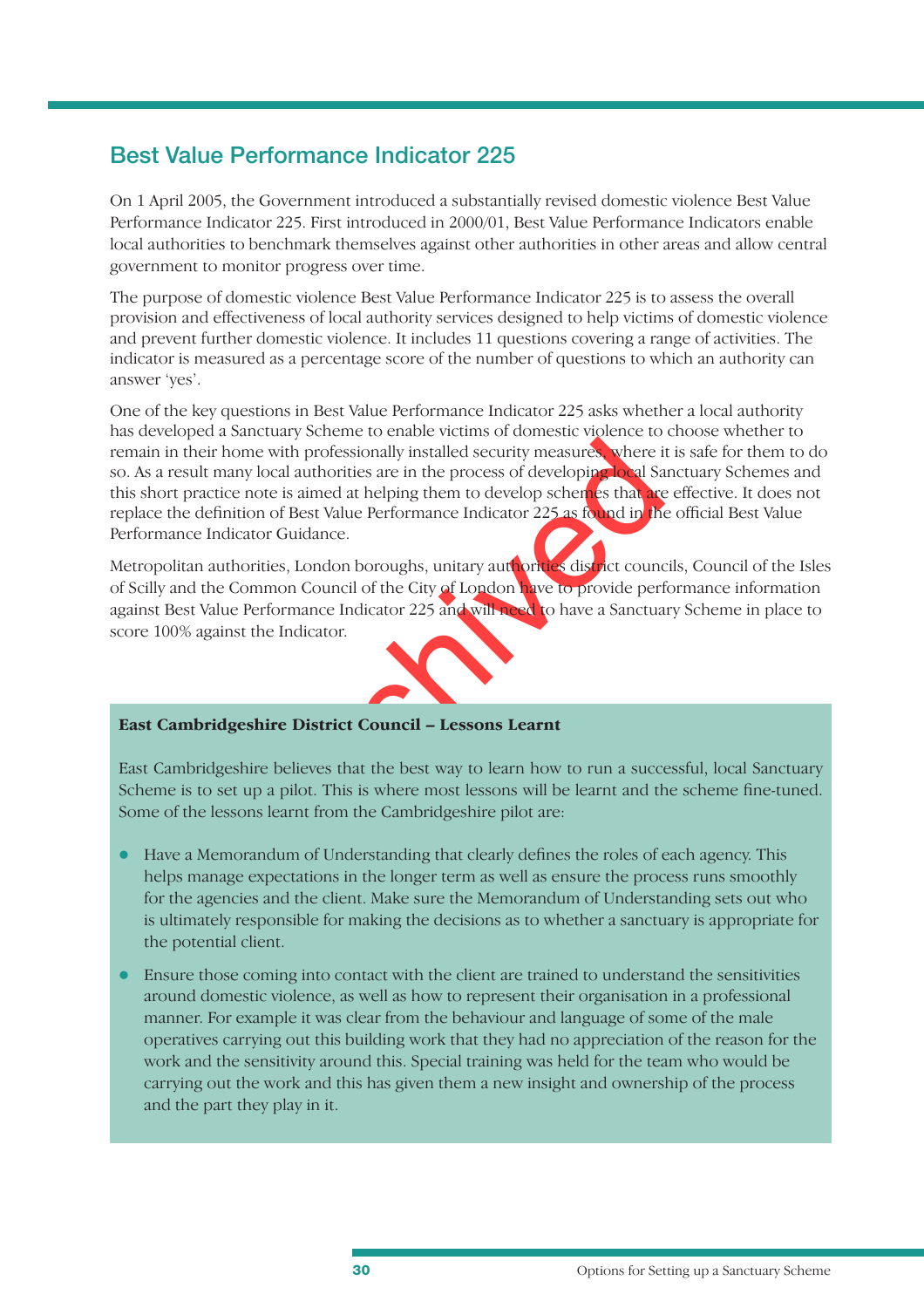- $\bullet$  Ensure that there is clarity around what essential works in setting in setting up a sanctuary room and what other security measures would be desirable. Inevitably there will be issues around funding, so it is best to be clear from the beginning about what items will be paid for as part of the Sanctuary Scheme.
- $\bullet$  Make sure that there is a process for checking the quality of the workmanship and that all of the agencies met their responsibilities within the timescales agreed as part of the Memorandum of Understanding. East Cambridgeshire has a database that sits within the housing team that stores all of this information and will be used in future to assess the effectiveness of the scheme.

### **Who can be contacted for further information on how to develop a Sanctuary Scheme?**

Archives<br>
Stalk through how to set the scheme up with two local authorized and the scheme up with two local authorized<br>
Aharrow.gov.uk. Alternatively contact Barnet Borough Count<br>
Ans a named domestic violence condinuous b If you would like to talk through how to set the scheme up with two local authorities who already have schemes in place, contact Harrow Borough Council on telephone number 020 8863 5611 or via e-mail at info@harrow.gov.uk. Alternatively contact Barnet Borough Council on telephone number 020 8359 2277 or by e-mail at first.contact@barnet.gov.uk

Each English region has a named domestic violence coordinator based in the Government Office (GO) for the Region. They may be able to provide help and advice concerning local activity. Contact details for GOs are:

**GO North West** Tel: 0161 952 4000 E-mail: gonwmailbox@gonw.gsi.gov.uk

**GO North East**  Tel: 0191 201 3300  $E$ -mail: general.enquiries@gone.gsi.gov.uk

**GO West Midlands** Tel: 0121 352 5050 E-mail: enquiries.team@gowm.gsi.gov.uk

**GO West Midlands** Tel: 0121 352 5050 E-mail: enquiries.team@gowm.gsi.gov.uk

**GO South West** Tel: 0117 900 1700 E-mail: swcontactus@gosw.gsi.gov.uk **GO Yorkshire & Humber**

Tel: 0113 280 0600  $E$ -mail: yhenquiries@goyh.gsi.gov.uk

**GO East of England** Tel: 01223 372500 E-mail: enquiries.GOEast@goeast.gsi.gov.uk

**GO South East** Tel: 01483 882255 E-mail: info@gose.gsi.gov.uk

**GO London** Tel: 020 7217 3328 E-mail: enquiries@gol.gsi.gov.uk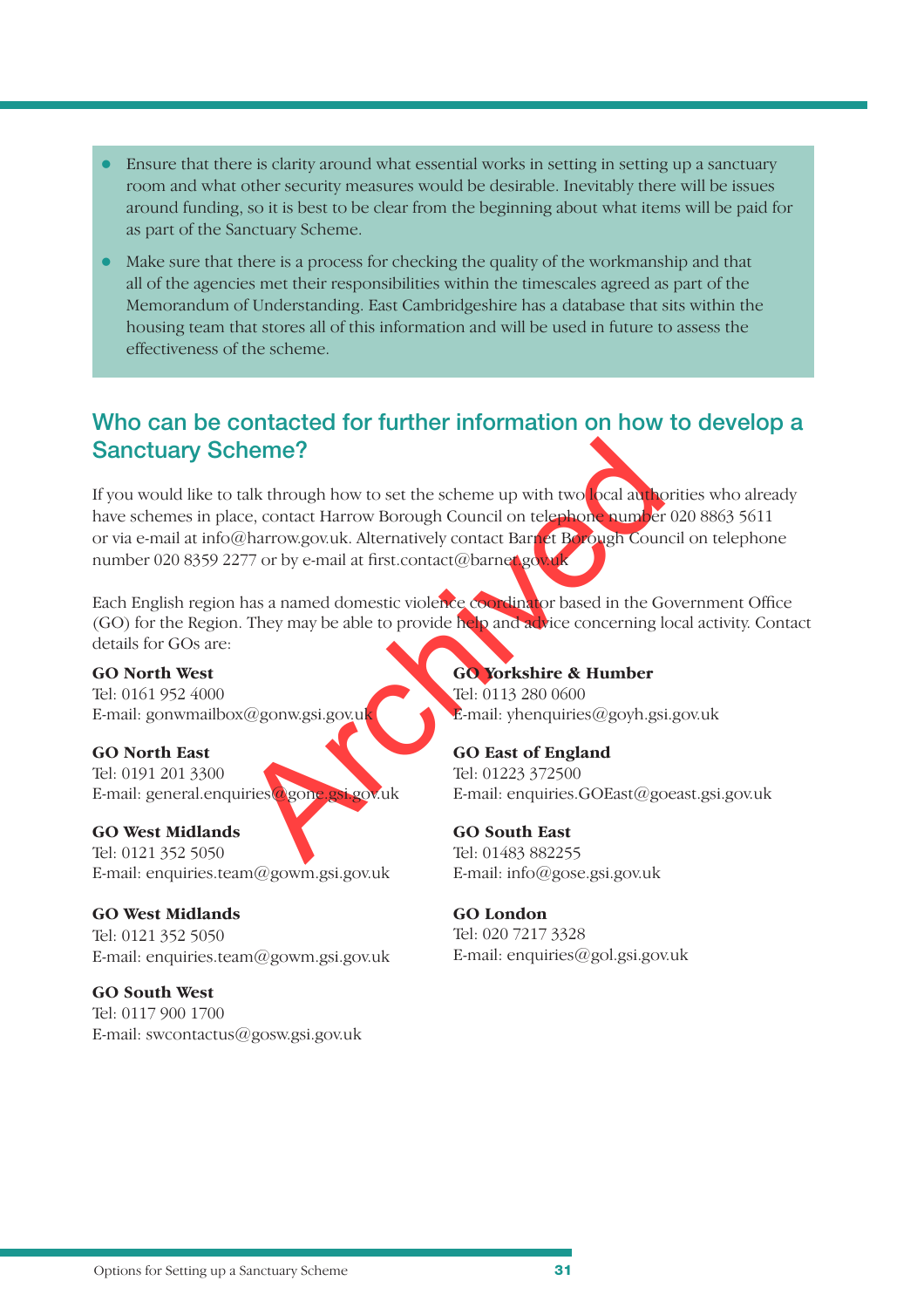## **Appendix A: Extracts from a Sanctuary Tendering Specification**

*NB* – The following is used purely as an example of a tendering specification and is not a DCLG or LGA endorsement of its contents, nor a recommendation that local authorities should use it as a template. When tendering, authorities should seek their own legal advice and draw up contracts that are appropriate and specific to their own requirements.

### **Taken from the 2005 Harrow Council Sanctuary Tendering Exercise**

### **Specification for the Provision of Locksmith Services**

#### **Sanctuary Scheme Specification**

The Sanctuary Scheme aims to make it possible for victims of domestic violence and hate crime to remain in their homes and feel safe. The scheme is not limited to local authority or housing association tenants but covers all tenures.

The core element of the scheme is to create, free of charge, a "sanctuary room" or "safe room" within the home where victims can call for and wait for the Police to arrive. In certain cases other additional security is also provided. The level of security provided under the Sanctuary Scheme can be categorised as either 'Sanctuary A' or 'Sanctuary B'.

Sanctuary A involves the installation of a safe room, additional and/or replacement locks on doors and windows, door frames being re-enforced and fire safety measures supplied and fitted. Sanctuary B would normally have all the above elements, plus additional bespoke security grilles.

Since its launch in September 2002 over 180 works have been completed. In 2004/05 78 works were completed.

The Specification<br>
The Specification<br>
The shape is not limited to be all some small tends of the scheme is not limited to be<br>
all solutions and feel safe. The scheme is not limited to be all solutions<br>
of the scheme is to Once the Council instruct the contractor to commence work Sanctuary A would carry a 48-hour completion time, Sanctuary  $\overline{B}$ , a 7 day completion time. All contractor referrals would commence on receipt of a fax and confirmation telephone call from the Crime Reduction Unit. Where the contractor is unable to contact the victim or the victim specifies they would like an appointment outside the completion time a written record must be made and available for inspection by the Council. Where works are not carried out within the specified completion times without good reason then a payment penalty may be invoked.

When the contractor visits the victim identification must be carried which conforms to Royal National Institute of the Blind regulations. Because of the sensitive nature of working in homes where victims may have been the victims of violence and/or who are vulnerable, all contractors must have been checked by the Criminal Record Bureau. Contractors must adhere to the Harrow Council Code of Conduct.

All products used must comply with British /European standards where such a product exists. All work completed should hold at least a six month guarantee including parts. If fault is found the contractor has 7 days to correct the work after receiving a snagging sheet. If any complaints arise due to unsatisfactory work the contractor must contact the victim within 2 working days to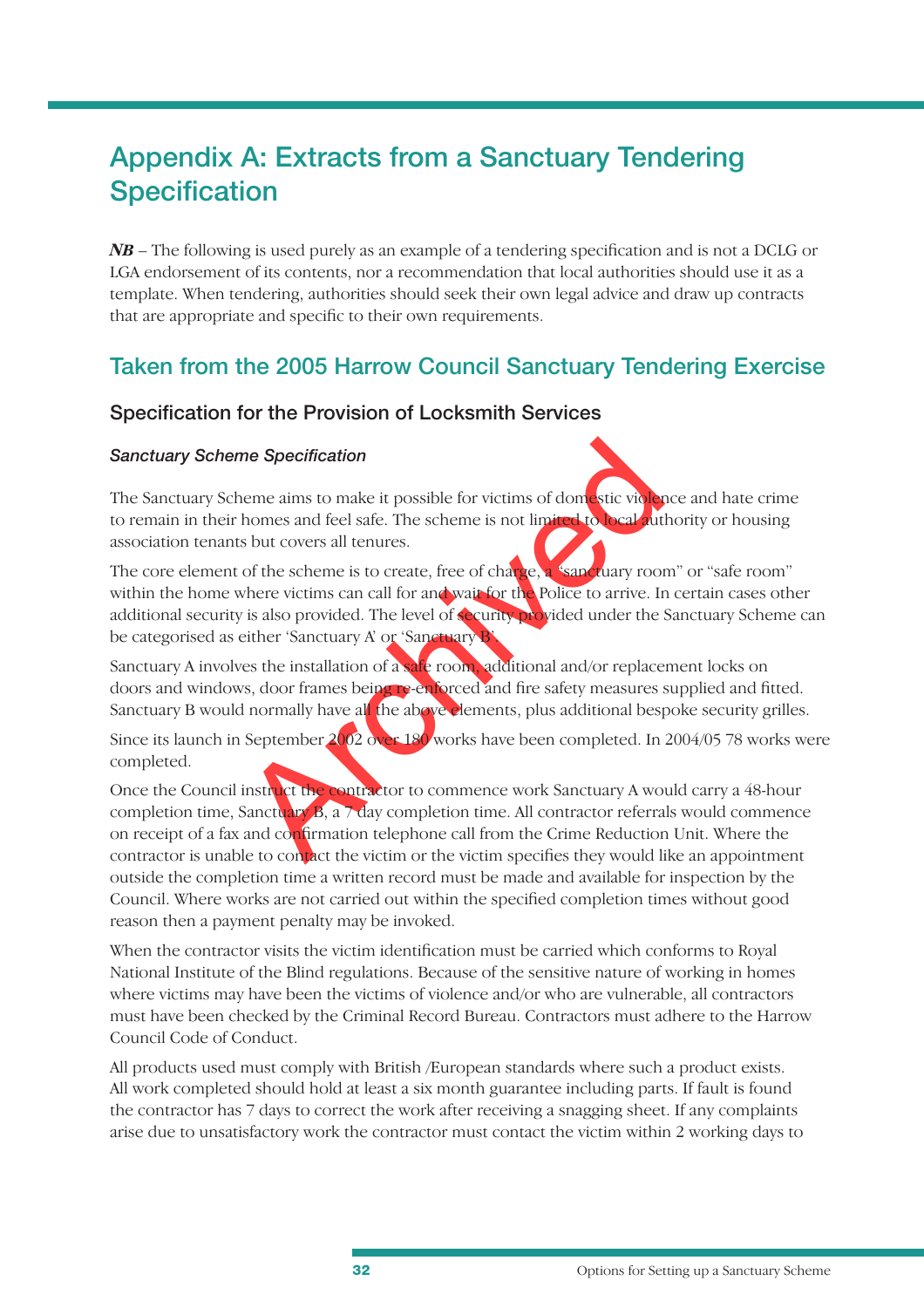discuss the problem. How the problem is to be resolved is to be approved by the Council, and the contractor should record all complaints and the outcome in writing.

Once works are completed an invoice must be sent to the Council within 14 days. The invoice must include the contractors name and address, the address of where the work was carried out, a date, invoice number and detailed breakdown of the work carried out. The preferred method of payment is the government procurement card.

### **Sanctuary Scheme Itemised Pricing List**

\*Please note that volumes stated are for indicative purposes only and are based on approximately six months usage. Actual volumes vary more or less over the contract term.

| <b>Product Description</b>                              | *Estimate Volume | <b>Unit Price</b> |
|---------------------------------------------------------|------------------|-------------------|
| Adjustabars                                             | 1                |                   |
| Alarm System                                            | $\overline{c}$   |                   |
| Auto Deadlocking Nightlatch                             | 5                |                   |
| 5 Lever BS Deadlock                                     | 11               |                   |
| 5 Lever Sash Lock                                       | $\overline{a}$   |                   |
| <b>Barred Gate</b>                                      | 4                |                   |
| Blanking Plate for letter box                           |                  |                   |
| <b>Brass Handles</b>                                    |                  |                   |
| <b>Break Glass Hammer</b>                               | 11               |                   |
| Closed circuit television                               | $\overline{A}$   |                   |
| Collapsible Gates                                       | 5                |                   |
| Deadlock cases                                          | 9                |                   |
| Diamond Mesh Grille                                     | $\overline{7}$   |                   |
| Door Blank                                              | $\overline{2}$   |                   |
| Door Defender                                           | $\mathbf{1}$     |                   |
| Door Pull                                               | $\mathbf{1}$     |                   |
| Door Viewer                                             | $\mathbf{1}$     |                   |
| Euro Profile cylinder                                   | 12               |                   |
| Euro Deadlock Case                                      |                  |                   |
| Escutcheons                                             | $\overline{c}$   |                   |
| Event activated camera with Passive Infra Red light     | $\mathbf{1}$     |                   |
| Fire Blanket                                            | 15               |                   |
| Fire Extinguisher                                       | 17               |                   |
| Fire escape ladder                                      | 3                |                   |
| Fire Stop                                               |                  |                   |
| Floodlights with closed circuit television incorporated | $\overline{2}$   |                   |
| Glue louvered windows                                   | $\mathbf{2}$     |                   |
| Grilles including fitting                               | $\overline{2}$   |                   |
| Hasp and Staple                                         | $\overline{2}$   |                   |
| <b>Hinge Bolts</b>                                      | $\overline{9}$   |                   |
| Hinges                                                  | 5                |                   |
| Intumescent Strip                                       | 20               |                   |
| Key operated door chain                                 | $\mathbf{1}$     |                   |
| Legge Tubular latch                                     | $\mathbf{1}$     |                   |
| Letter box                                              | 15               |                   |
| Letter box shield                                       |                  |                   |

*Continued*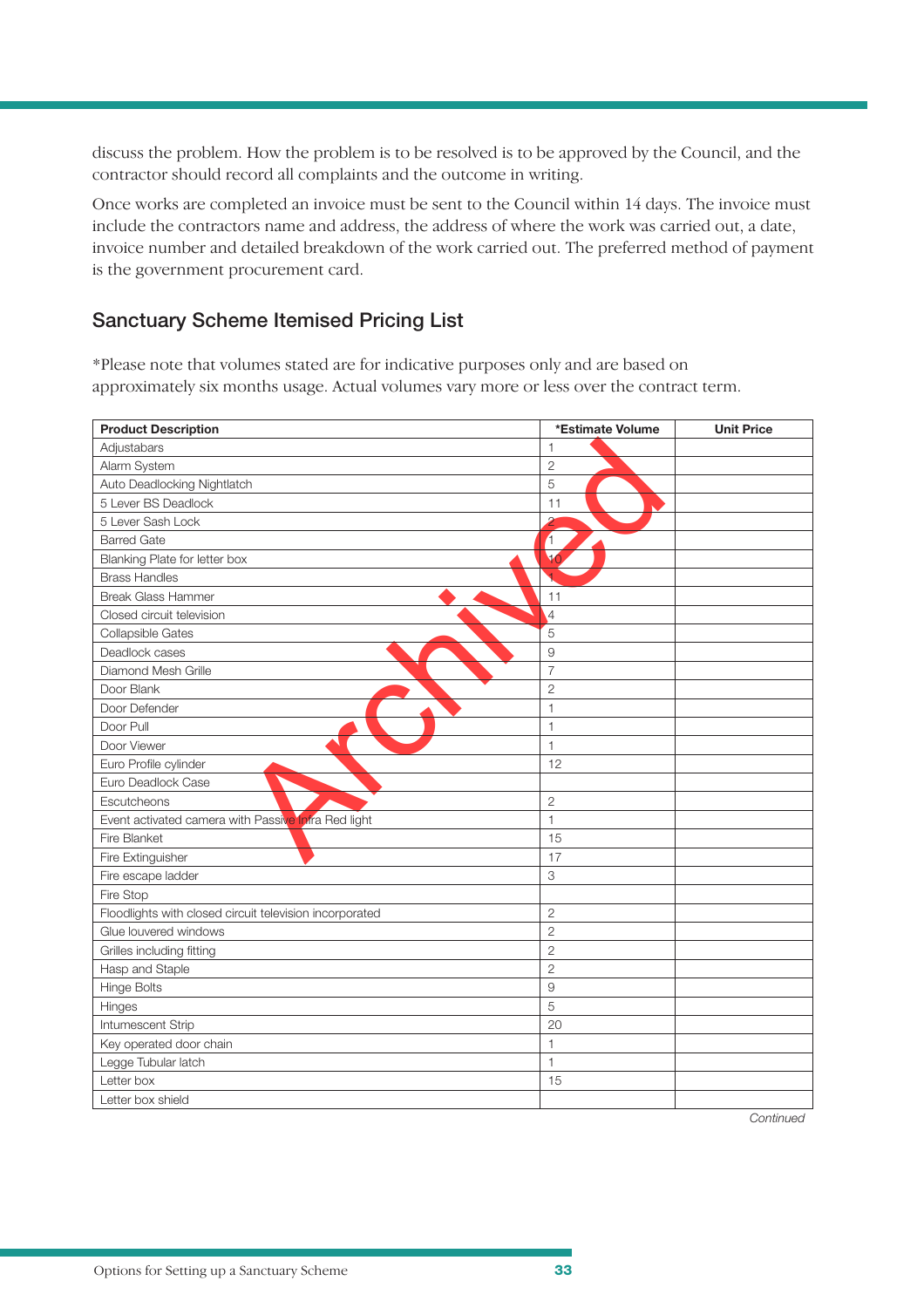| <b>Product Description</b>                                                  |           | *Estimate Volume                                      | <b>Unit Price</b> |
|-----------------------------------------------------------------------------|-----------|-------------------------------------------------------|-------------------|
| London / Birmingham Bar                                                     |           | 18                                                    |                   |
| Master 6121 Padlock                                                         |           | $\overline{2}$                                        |                   |
| Memo Door Viewer                                                            |           | 14                                                    |                   |
| Metal Window locks                                                          |           | $\overline{4}$                                        |                   |
| Mortice Bolts                                                               |           | 3                                                     |                   |
| Multi point locking system                                                  |           | $\mathbf{1}$                                          |                   |
| Multi purpose bolt                                                          |           | 5                                                     |                   |
| Pay as you go mobile phone                                                  |           | 3                                                     |                   |
| Personal alarm                                                              |           |                                                       |                   |
| Passive Infra Red Light                                                     |           |                                                       |                   |
| Reinforcing Steel plate                                                     |           | $\overline{4}$                                        |                   |
| Security film for windows                                                   |           | 3                                                     |                   |
| Security lighting                                                           |           |                                                       |                   |
| Sliding door lock                                                           |           |                                                       |                   |
| Smoke alarm                                                                 |           | 12                                                    |                   |
| Torch                                                                       |           | $\mathbf{1}$                                          |                   |
| <b>Tubular Latch</b>                                                        |           |                                                       |                   |
| <b>UPVC Window Lock</b>                                                     |           | 4                                                     |                   |
| Videx Video Entry system                                                    |           | $\overline{1}$                                        |                   |
| Window locks for metal windows                                              |           |                                                       |                   |
| Window pane replacement                                                     |           |                                                       |                   |
| Window restrictors                                                          |           | $\overline{1}$                                        |                   |
| Wooden Window Locks                                                         |           |                                                       |                   |
| Yale 89 Lock                                                                |           | $\overline{2}$                                        |                   |
| *Of the 40 cases looked at 34 were full sanctuary and 6 were part sanctuary |           |                                                       |                   |
| <b>Description</b>                                                          |           | Unit Cost to provide full Specification requirements; |                   |
| Fixed cost for Sanctuary A to include materials<br>and labour               | $\circ$   |                                                       |                   |
| Fixed cost for Sanctuary B to include materials<br>and labour               | £         |                                                       |                   |
| Please provide a breakdown of the above costs<br>to include;                |           |                                                       |                   |
| Total Materials Costs included for Sanctuary A                              | £         |                                                       |                   |
| Total Materials Costs included for Sanctuary B                              | $\varphi$ |                                                       |                   |

## \*Of the 40 cases looked at 34 were full sanctuary and 6 were part sanctuary

| <b>Description</b>                                            | Unit Cost to provide full Specification requirements; |
|---------------------------------------------------------------|-------------------------------------------------------|
| Fixed cost for Sanctuary A to include materials<br>and labour | $\Omega$                                              |
| Fixed cost for Sanctuary B to include materials<br>and labour | £                                                     |
| Please provide a breakdown of the above costs<br>to include;  |                                                       |
| Total Materials Costs included for Sanctuary A                | £                                                     |
| Total Materials Costs included for Sanctuary B                | £                                                     |
| Labour Rate per hour                                          | £<br>per hour                                         |
| Other costs * please specify                                  |                                                       |
| Early payment discount offered                                | $\%$<br>.                                             |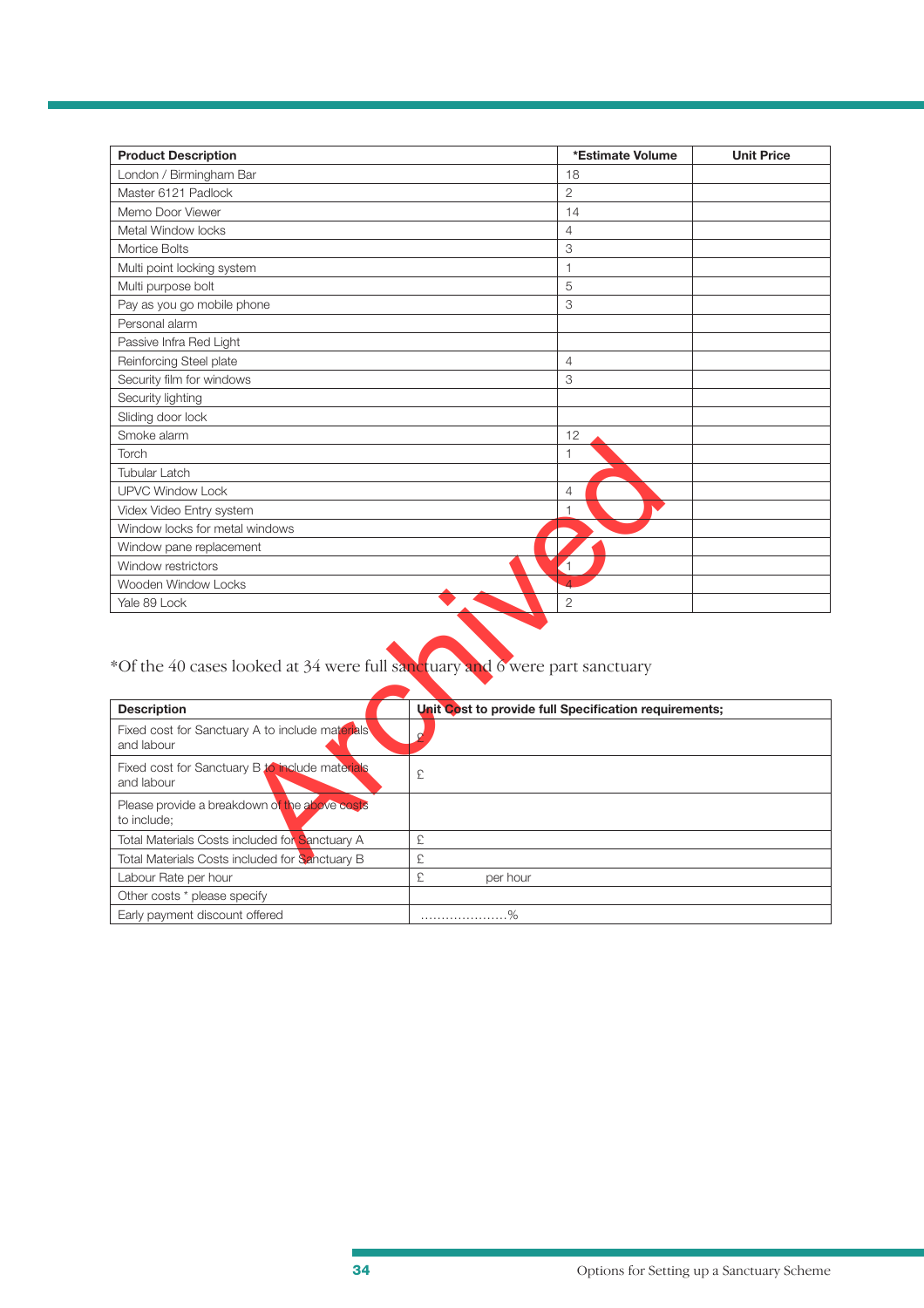## **Appendix B – Examples of forms used by Hart Sanctuary Scheme Steering Group**

## **REFERRAL to HDC SANCTUARY SCHEME**

| Referring Officer:                                                                                                                                                                                                                               |  | Email Address:         |  |
|--------------------------------------------------------------------------------------------------------------------------------------------------------------------------------------------------------------------------------------------------|--|------------------------|--|
| Tel No:                                                                                                                                                                                                                                          |  | Date:                  |  |
| Fax No:                                                                                                                                                                                                                                          |  |                        |  |
| Agency Name:                                                                                                                                                                                                                                     |  | <b>Agency Address:</b> |  |
| organisations providing information to Hart DC about matters which may affect my referral to the Sanctuary Scheme. Hart DC will<br>not use this information for any reason that is not related to the Sanctuary Scheme or housing circumstances. |  |                        |  |
| Name:                                                                                                                                                                                                                                            |  | Signature:             |  |

|          |              |                                                                                                               | organisations providing information to Hart DC about matters which may affect my referral to the Sanctuary Scheme. Hart DC will |
|----------|--------------|---------------------------------------------------------------------------------------------------------------|---------------------------------------------------------------------------------------------------------------------------------|
|          |              | not use this information for any reason that is not related to the Sanctuary Scheme or housing direumstances. |                                                                                                                                 |
| Name:    |              | Signature:                                                                                                    |                                                                                                                                 |
|          |              |                                                                                                               |                                                                                                                                 |
|          |              | <b>Household Details</b>                                                                                      |                                                                                                                                 |
| Surname: | First Names: | Date of Birth:                                                                                                | Relation to Applicant:                                                                                                          |
|          |              |                                                                                                               |                                                                                                                                 |
|          |              |                                                                                                               |                                                                                                                                 |
|          |              |                                                                                                               |                                                                                                                                 |
|          |              |                                                                                                               |                                                                                                                                 |
|          |              | Annlicant Contact Detaile                                                                                     |                                                                                                                                 |

| <b>Applicant Contact Details</b>                                                                                                                                                |                |  |
|---------------------------------------------------------------------------------------------------------------------------------------------------------------------------------|----------------|--|
| Address:                                                                                                                                                                        | Telephone Nos. |  |
|                                                                                                                                                                                 | Home           |  |
|                                                                                                                                                                                 | Work           |  |
|                                                                                                                                                                                 | Mobile         |  |
| Full work schedules by individual agencies should be submitted as soon as possible.<br>Initial recommendations (please attached brief details of the applicants circumstances): |                |  |

Please return the signed form by fax [ ] or by post to [ ] Tel No [ ]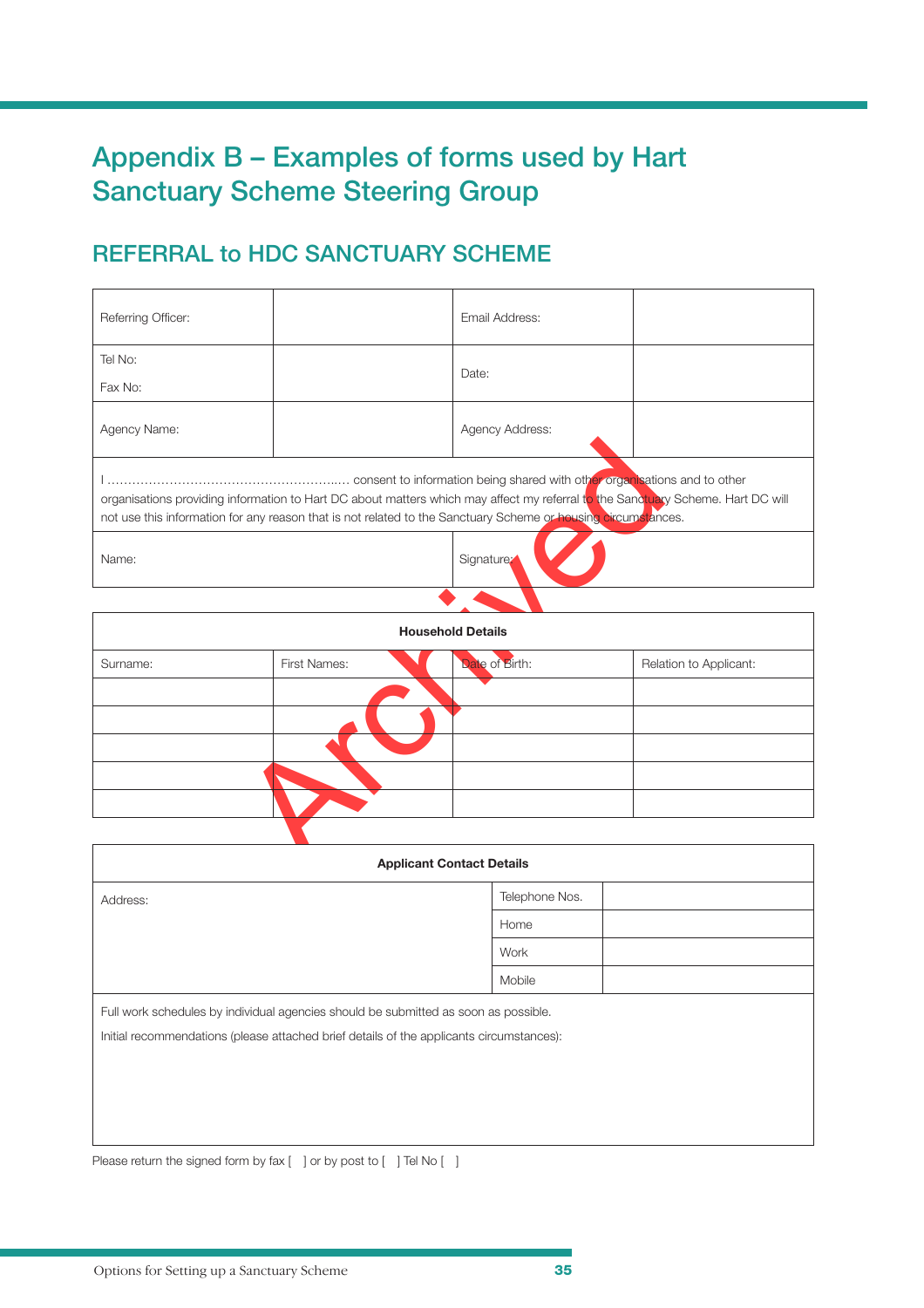## **OUTCOME OF REFERRAL to HDC SANCTUARY SCHEME**

| Referring Officer: | Email Address:  |  |
|--------------------|-----------------|--|
| Tel No:<br>Fax No: | Date:           |  |
| Agency Name:       | Agency Address: |  |

|                              | <b>Applicant Contact Details</b> |
|------------------------------|----------------------------------|
| Address:                     | Telephone Nos.                   |
|                              | Home                             |
|                              | Work                             |
|                              | Mobile                           |
| Referral/Approved?<br>Yes/No |                                  |
| Please give details.         |                                  |
|                              |                                  |
|                              |                                  |
|                              |                                  |
|                              | E                                |
|                              |                                  |
|                              |                                  |
|                              |                                  |
|                              |                                  |
|                              |                                  |
|                              |                                  |
|                              |                                  |
|                              |                                  |
|                              |                                  |
|                              |                                  |
|                              |                                  |
|                              |                                  |
|                              |                                  |
|                              |                                  |

Please return the signed form by fax [ ] or by post to [ ] Tel No [ ]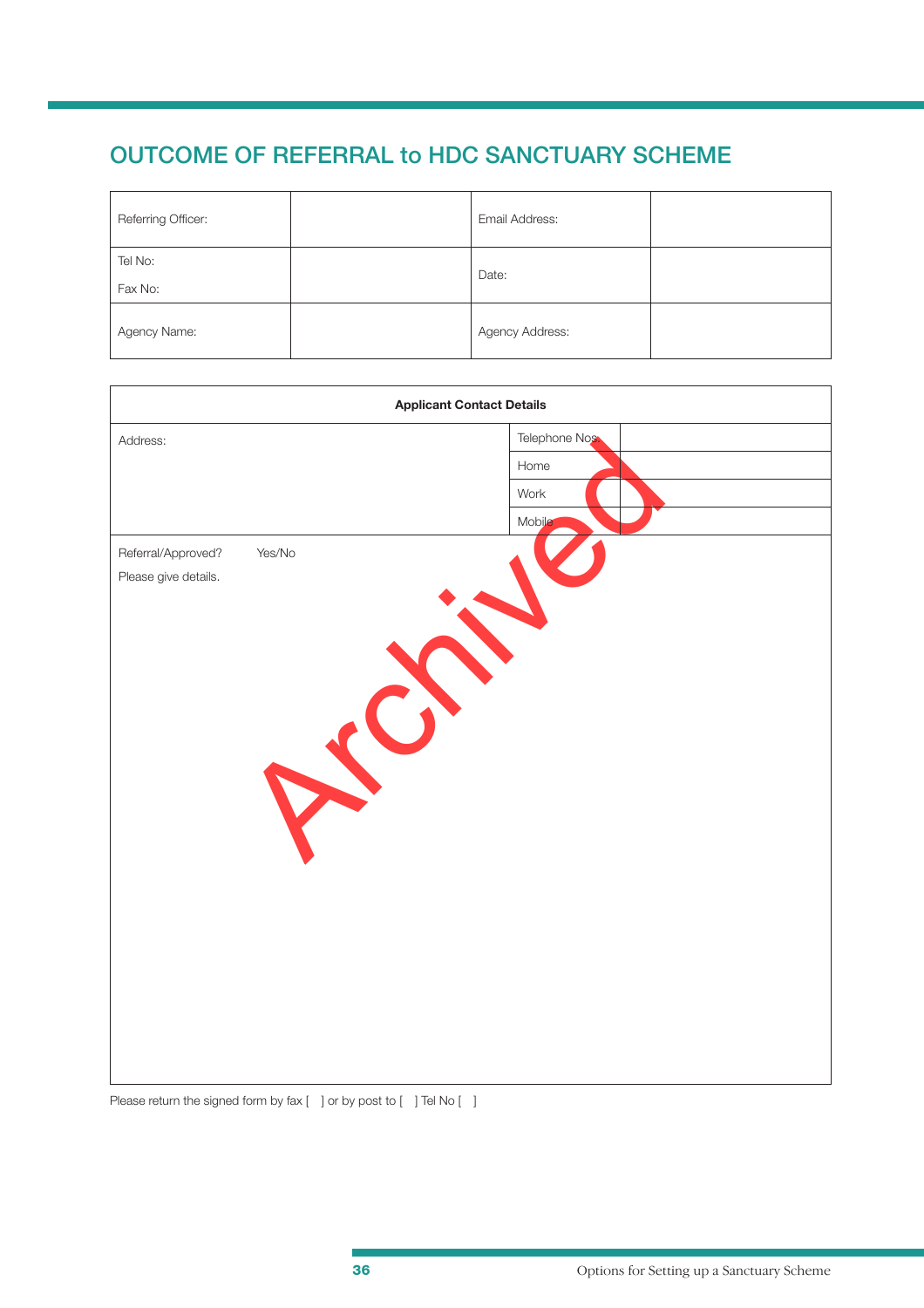## **Hart District Council Sanctuary Scheme**

### **Schedule of works**

| <b>ITEM REQUIRED</b>                                                                                                                                                                                                                                                                                                                                                                                                                                                                                                                                   | <b>TICK</b> |
|--------------------------------------------------------------------------------------------------------------------------------------------------------------------------------------------------------------------------------------------------------------------------------------------------------------------------------------------------------------------------------------------------------------------------------------------------------------------------------------------------------------------------------------------------------|-------------|
| Sanctuary Room:<br>• Door to a main room, generally the master bedroom, is replaced with a solid core fire door, reversed to open<br>outwards and the frame reinforced.<br>• Two Europrofile locks to be fitted to the top and bottom of the door with thumb turns on the inside, three large<br>steel hinges, hinge bolts and a memo door viewer where the victim can call and wait for the arrival of the police<br>Window locks<br>Front door lock<br>Back door locks<br>Fire safety equipment to be provided (as per fire officers recommendation) |             |
| Sanctuary Plus (the above elements plus additional security features) i.e. in extreme cases:<br>• Grilles<br>Extra 'sanctuary' door to the front of the property<br>Extra 'sanctuary' door to the rear of the property<br>'London' and 'Birmingham' bars (security bar)<br>Other items:                                                                                                                                                                                                                                                                |             |
| Fire Safety Equipment / Measures:                                                                                                                                                                                                                                                                                                                                                                                                                                                                                                                      |             |
| Other items:                                                                                                                                                                                                                                                                                                                                                                                                                                                                                                                                           |             |
| (Any equipment supplied by the approved contractor must be fit for purpose)                                                                                                                                                                                                                                                                                                                                                                                                                                                                            |             |
| <b>Crime Reduction / Fire Officer Comments</b><br>Date of inspection:                                                                                                                                                                                                                                                                                                                                                                                                                                                                                  |             |

## **Crime Reduction / Fire Officer Comments**

| Date of inspection:        |  |  |
|----------------------------|--|--|
| Date of referral of works: |  |  |
| Hart Housing Officer:      |  |  |
| Contractor:                |  |  |